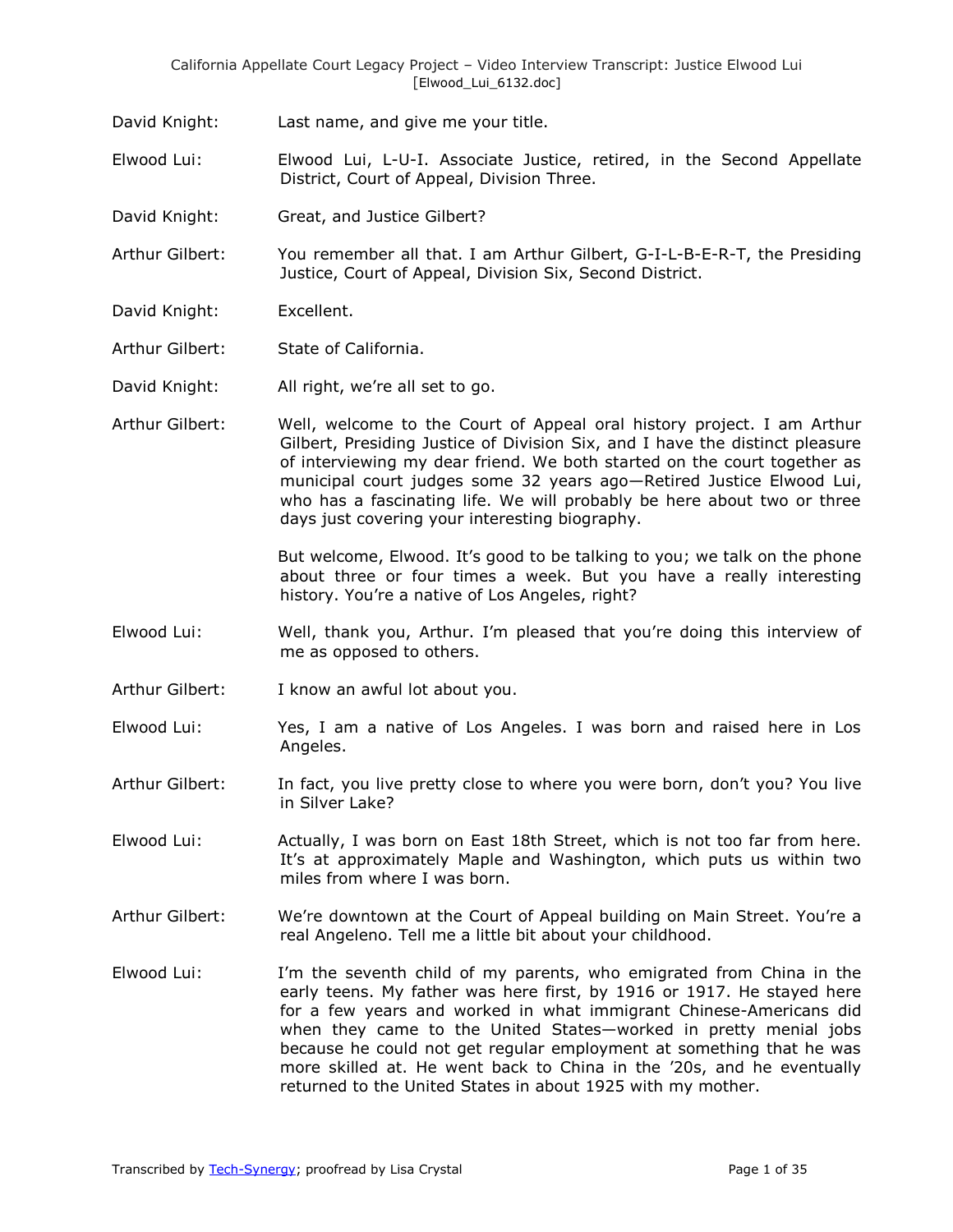- Arthur Gilbert: So they settled . . . you mentioned you have seven brothers and sisters, seven siblings.
- Elwood Lui: That's right. I have three sisters, who came first, and three brothers. I'm the end of the line.
- Arthur Gilbert: You're the baby of the family.
- Elwood Lui: Yes.
- Arthur Gilbert: Okay. When you were born, how many years ago was that now? What year was that?
- Elwood Lui: That was 1941. The war had broken out. I have to check my history, but I was born on February 4, 1941, in Los Angeles at the address that I had indicated before. In those days, we had midwives that delivered babies. I was delivered by a midwife.
- Arthur Gilbert: That must explain some of your peculiarities. Is that it?
- Elwood Lui: Maybe a lot of them.
- Arthur Gilbert: You were born in the house. There's an old joke: "I was born in the house. It was after my mother saw me that she went to the hospital."
- Elwood Lui: A doctor was summoned fairly quickly, and maybe there was a problem. The same doctor who attended to all my siblings supervised, I think, the final delivery stages of my birth.
- Arthur Gilbert: Where did you go to school?
- Elwood Lui: I went to public schools in Los Angeles. I went to Arlington Heights Grammar School, which is near 7th Avenue and Washington. Adjacent to that grammar school was a junior high known as Mt. Vernon. It's now renamed for that attorney whom we both know, Johnnie Cochran—it's now Johnnie Cochran Middle School.
- Arthur Gilbert: Really—is that something?
- Elwood Lui: From there I went to Los Angeles High School.
- Arthur Gilbert: You went to L.A. High. A number of your contemporaries who became quite successful and community leaders were at Hollywood High at the same time you were, right?
- Elwood Lui: Hollywood High?
- Arthur Gilbert: I mean—whoops, that's where I went; that's where I went to school. *[laughing]* We were rivals with L.A. High.
- Elwood Lui: Right.
- Arthur Gilbert: But tell me some of the other people that were there.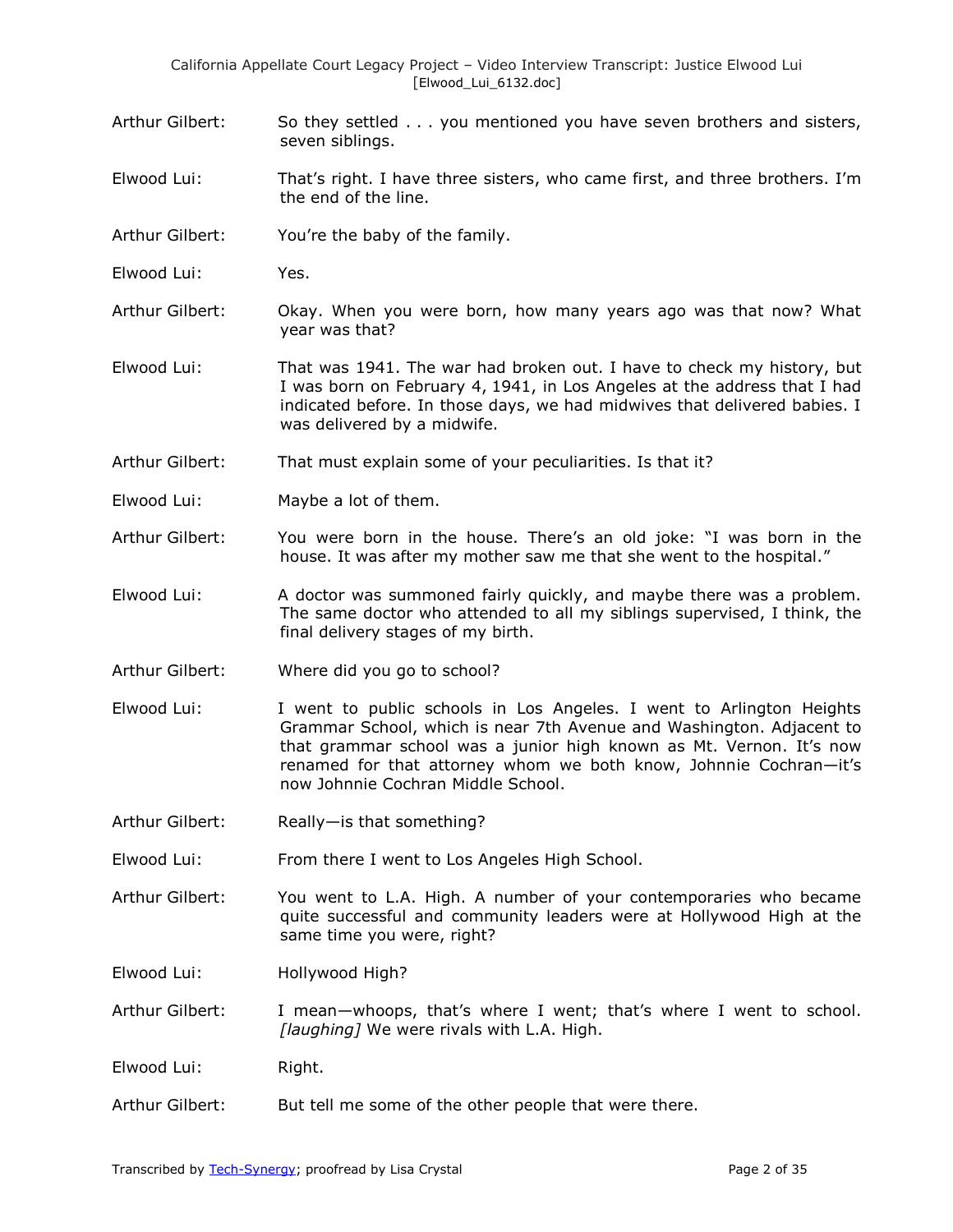- Elwood Lui: My classmate that I retained the longest relationship with is Dick Tevrizian, who just recently retired from the United States District Court. He is now with JAMS, but he and I—
- Arthur Gilbert: Now, JAMS is the Judicial Arbitration and Mediation Service.
- Elwood Lui: Right, what they would like to call the primary provider of dispute resolution services. And a number of well-known and distinguished judges stayed in favor of, joined that, organization following their judicial careers.

### (00:05:12)

- Arthur Gilbert: Now, Dickran Tevrizian was a municipal court judge. In fact, he was on the court when you and I both—we're getting a little ahead of ourselves for just a little bit of history, when you and I both went on the municipal court. Right? Then he was on the superior court. Then he went into private practice. Then he went on the federal court. When you guys were classmates, I bet the last thing in the world you would have believed was that you would wind up doing what you were doing.
- Elwood Lui: One thing that happened, we ended up on the right side of the bench rather than the left side of the bench; the other side of the bench. But I think if you would ask our classmates in the 1950s, and '58, when we graduated, who would be the two judges out of the class—who would become in that position—they would probably pick us last. I would be before last, and Dickran would be the last person.
- Arthur Gilbert: In Hollywood . . . I think Burt Pines—who was the city attorney and now he's a superior court judge, and he was Governor Davis's judicial appointments secretary—he went there, didn't he?
- Elwood Lui: He was the student body president, a year before my class. Kathryn Todd, Doi Todd, was in the class behind us, who is now on this district's Court of Appeal.
- Arthur Gilbert: She is of Japanese descent and she was in the camps, wasn't she? Her parents were sent to the camps.

Elwood Lui: She was.

Arthur Gilbert: In fact, we were just discussing this before the interview that she has a picture of that in her chambers just down the hall from here. You and Kathy, and myself as well, we're all very close friends. You see her quite often, don't you?

Elwood Lui: She is a neighbor.

- Arthur Gilbert: She is a family friend and a neighbor.
- Elwood Lui: Right.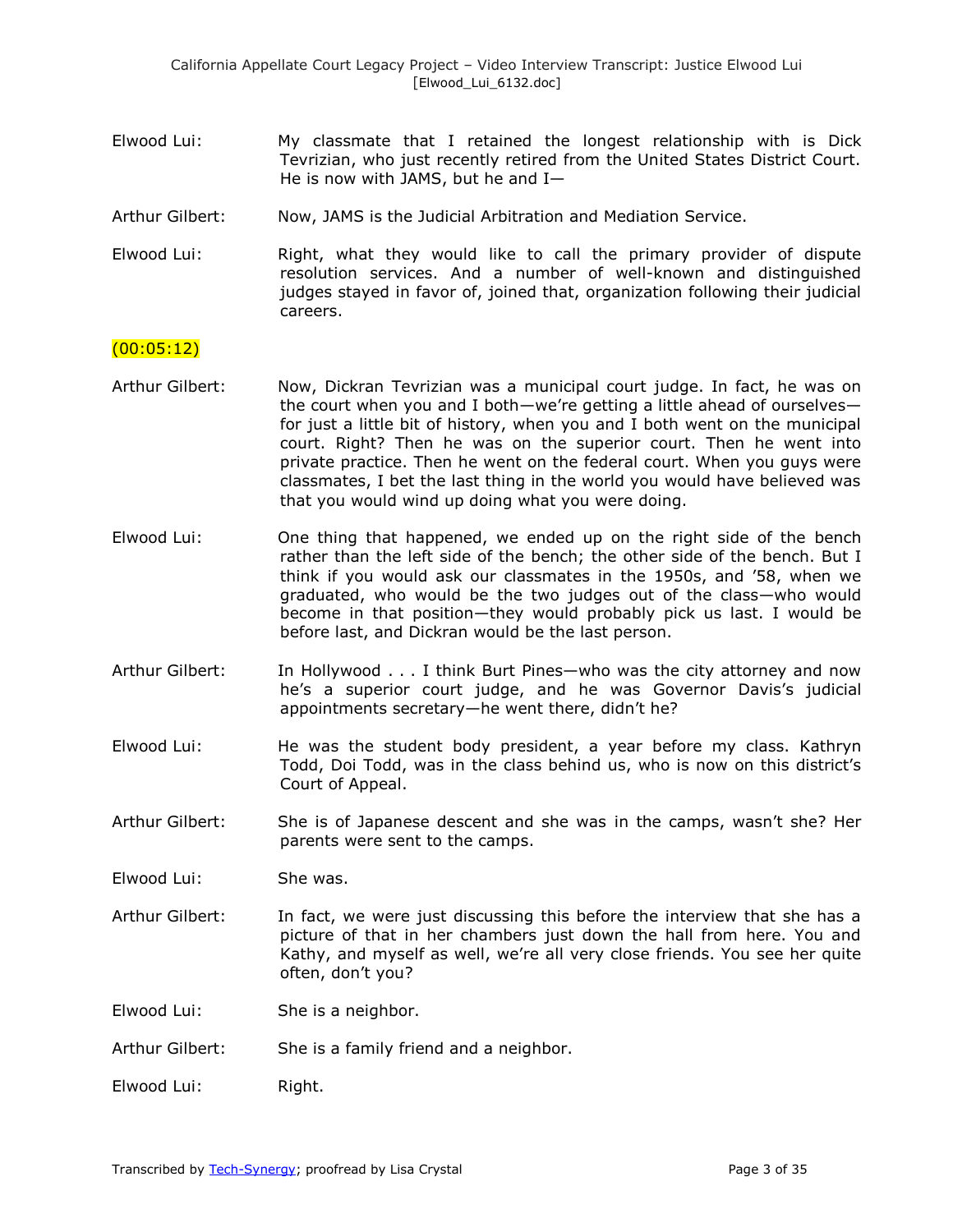- Arthur Gilbert: So I bet you all would be amazed if you could glimpse into the future and see where you wound up.
- Elwood Lui: Well, because at that time, the number of Asian lawyers, and particularly Chinese-American lawyers, was few; you could count them on one hand, the number of lawyers that we had in our community.
- Arthur Gilbert: At L.A. High you were kind of an athlete, weren't you?
- Elwood Lui: I aspired to be one. *[laughing]* Everybody aspired to be an athlete at L.A. High because that gave you social status—so one of the things that I had to do was excel at school so my parents would let me participate in athletics. You had to do both; you had no choice. It was a great school. The athletics were at the top. The academics were at the top. We had a very racially balanced student body. In fact, if I could trace back to anything, I think my education going through public schools in the inner city, which moved from a pretty unsegregated grammar school to a very highly segregated junior high school and then back to a racially balanced high school, was something that I think molded my own personality, my philosophy in life, and my ability to relate to others. I think it was a great experience. I would never trade it for anything.
- Arthur Gilbert: Terrific. You don't realize that at the time when you're there.
- Elwood Lui: No.
- Arthur Gilbert: Then you look back on it and you can see.
- Elwood Lui: Yes, when you were going through fights, every day fight for existence at a junior high school, which was pretty tough—that Mt. Vernon Junior High School at that time—you learn how to survive and how to get along with people.
- Arthur Gilbert: You were a track; didn't you—
- Elwood Lui: I ran track.
- Arthur Gilbert: You gave me some advice about how to run, I recall. What were some of the events you were involved in?
- Elwood Lui: On the track team I ran the mile. That was the longest distance there was. We had some very fast guys. Even though I could run 100 pretty fast, I was one of the slowest guys on the team. I could only run it in about 10.3 or 4, and we had three or four guys coming around under 10 flat. Lui got to run the last and the longest race.
- Arthur Gilbert: That's a pretty fast time for those days.
- Elwood Lui: Well, it was, but it still wasn't fast enough to get a lane in my high school track team.
- Arthur Gilbert: So, after high school, is there anything about high school that strikes you that you want to talk about before we go on?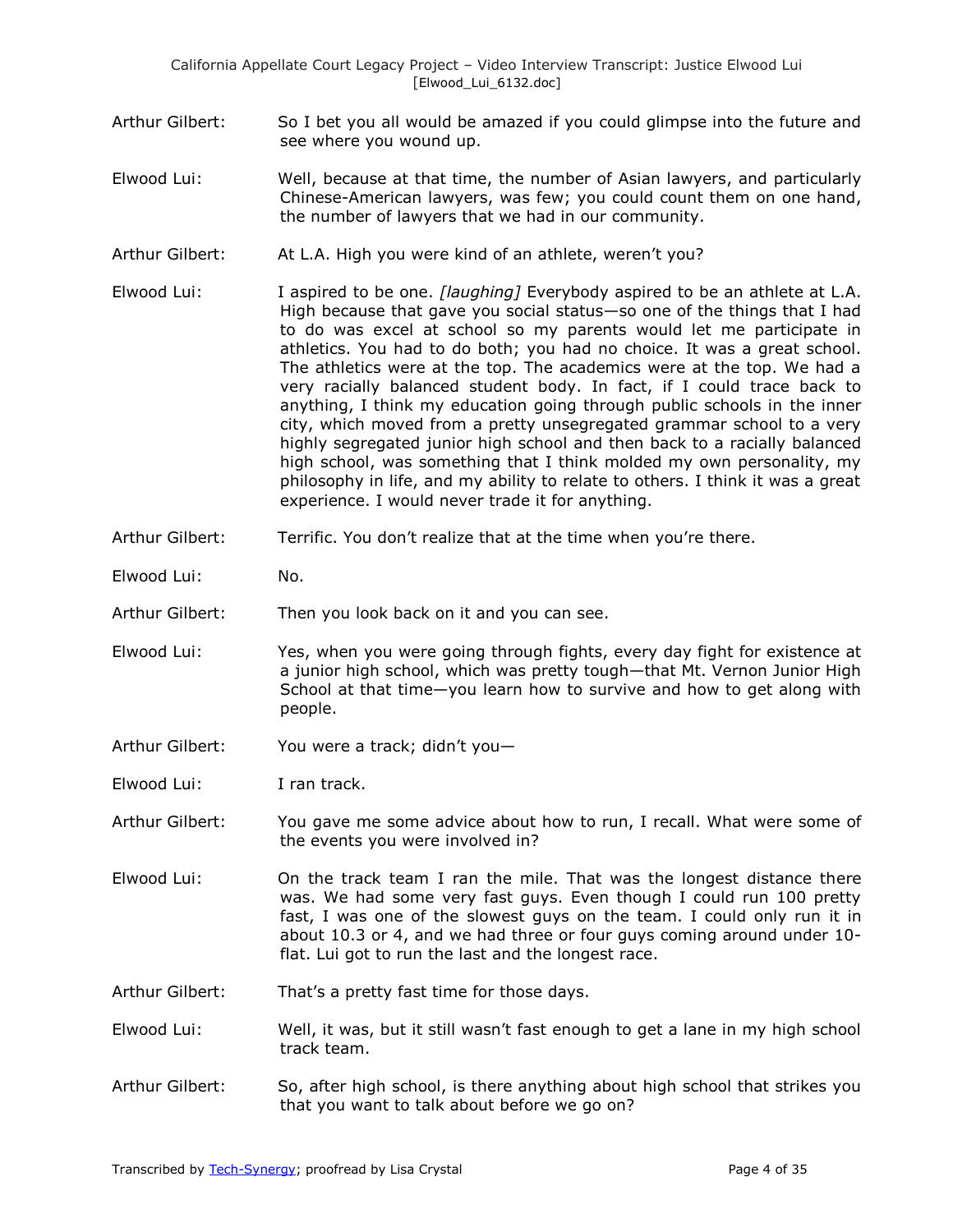- Elwood Lui: I have had relationships with people in high school that lasted a long time. I had a good friend. Richard Maullin, who was in a semester ahead of me and later introduced me to a fellow named Jerry Brown.
- Arthur Gilbert: Richard Maullin became Jerry Brown's energy secretary, was he not?
- Elwood Lui: He was. Before that, he was the Deputy Secretary of State, when Jerry Brown was the Secretary of the State. He joined him in his cabinet and was the first, I think, energy commissioner or the head of the Department of Energy. He is a very thoughtful, analytical person who has great skills and is very sensitive to the environment. I think he did a lot of things at the beginning of his career in that department that have helped us improve or prevented some potentially bad things happening in our environment.

### $(00:10:15)$

- Arthur Gilbert: Yes, he was an energetic energy secretary.
- Elwood Lui: That's right. We also went to UCLA together after that, so I retain him . . . that's one of my good friends from high school.
- Arthur Gilbert: After L.A. High you went to UCLA.

Elwood Lui: I did, yes.

- Arthur Gilbert: You majored in?
- Elwood Lui: I first started out as an engineering major. Then that lasted for about a week. I went to the school and I saw these guys with slide rules, and I hadn't really been well versed in a slide rule, which was the predecessor to all these calculators. So I thought I would move on, so I just slipped around between history and French.
- Arthur Gilbert: French? I did not know about this.
- Elwood Lui: I had the skill of memorizing things. I could memorize all the lessons in French. I wasn't really good in pronunciation, but I scored well in tests. So I said I could be a French major. But it got harder, and the ability to retain all those French words and idioms and so forth, it was too difficult. So I then moved on to business because I wanted a skill that I could have when I'd leave college. I wanted to be employable. In those days, it was not easy for an Asian to get employed in the marketplace. A skill that you needed to have would make you employable. I wanted to be employable when I left college.
- Arthur Gilbert: You went into business.
- Elwood Lui: I went into business and I became an accounting major.
- Arthur Gilbert: That's a far cry from French.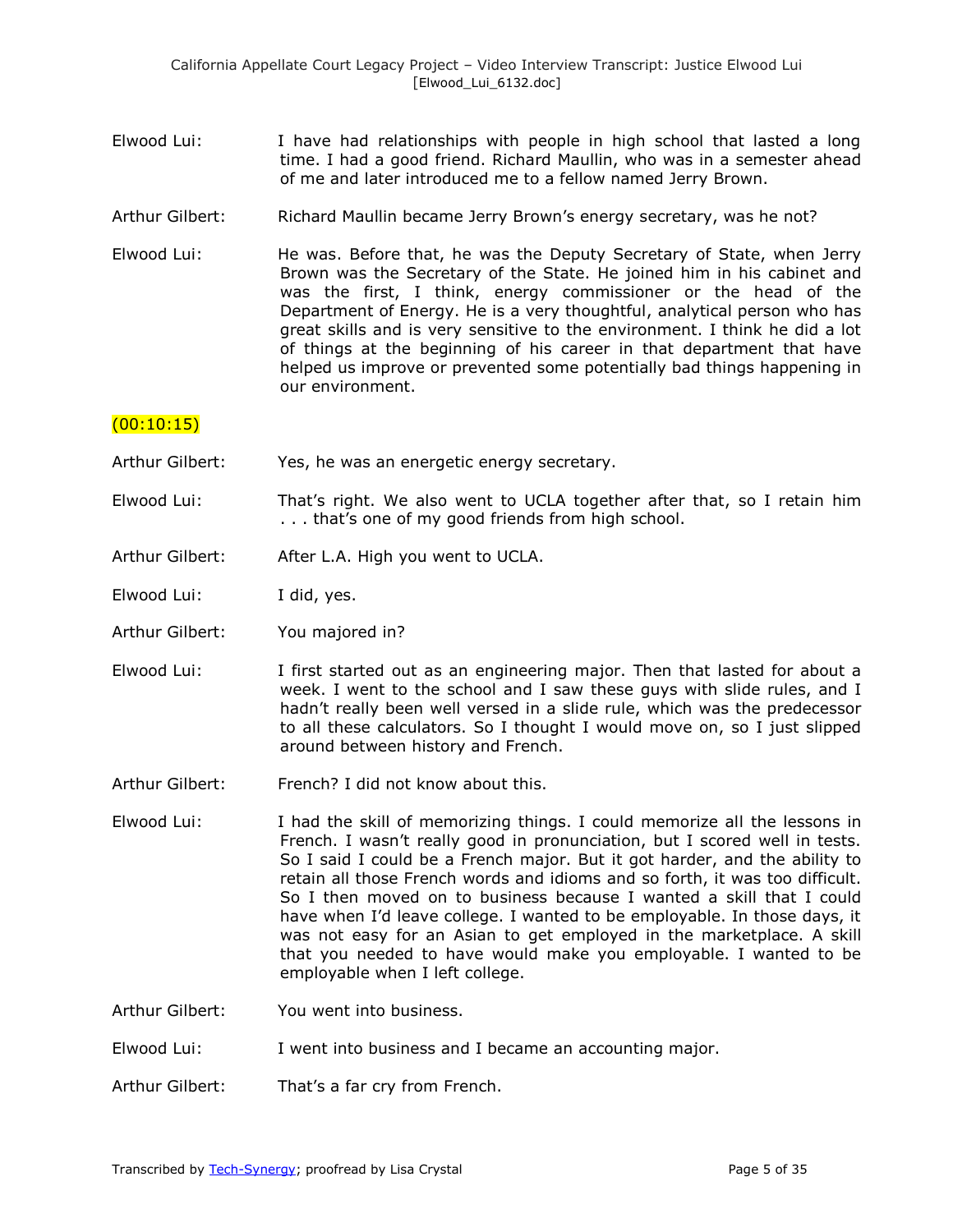California Appellate Court Legacy Project – Video Interview Transcript: Justice Elwood Lui [Elwood\_Lui\_6132.doc]

- Elwood Lui: It is, but it's a skill that served me well in my career. Even though I eventually became a CPA—and I didn't really like it and that's why I went back to law school—it's something that, a skill that served me well in my entire lifetime.
- Arthur Gilbert: You became a CPA. Now, the CPA exam . . . I remember I had friends who were in that field, said it is probably one of the most difficult exams, one of the hardest CPA exams in the country. So you had to take that tough exam, right?
- Elwood Lui: Yes.
- Arthur Gilbert: After you took it, then you worked for an accounting firm before you went to law school?
- Elwood Lui: Well, what I did was I went in the Army after graduation. For six months I was in the Army Reserve. When I came back, I went back to the UCLA graduate program and I received an MBA that next year. Then, I joined what is now Deloitte & Touche.
- Arthur Gilbert: Were there many minorities?
- Elwood Lui: There were two; two Asians.
- Arthur Gilbert: Wow.
- Elwood Lui: One left and then I took that one's place. There were no other blacks or Hispanics. In the Los Angeles office, I was one of two. That shows you. *[laughing]* I interviewed with the big eight accounting firms then, and I received offers from six of the big eight. I was at the top of my class. I had straight A's in graduate school. I had the exam passed. I didn't get offers from everyone, but I was able to get enough offers that I could have my choice of that.
- Arthur Gilbert: You weren't married yet; were you married?
- Elwood Lui: I was married.
- Arthur Gilbert: Crystal is your wife. You and Crystal knew each other in high school.
- Elwood Lui: I knew her when she was in high school.
- Arthur Gilbert: What?
- Elwood Lui: She was a couple of years younger than I was.
- Arthur Gilbert: You knew her in high school.
- Elwood Lui: I didn't meet her in high school—maybe before, because my parents knew the family and it was a small Chinese-American community. We kind of knew everybody. I knew her and I knew her brother.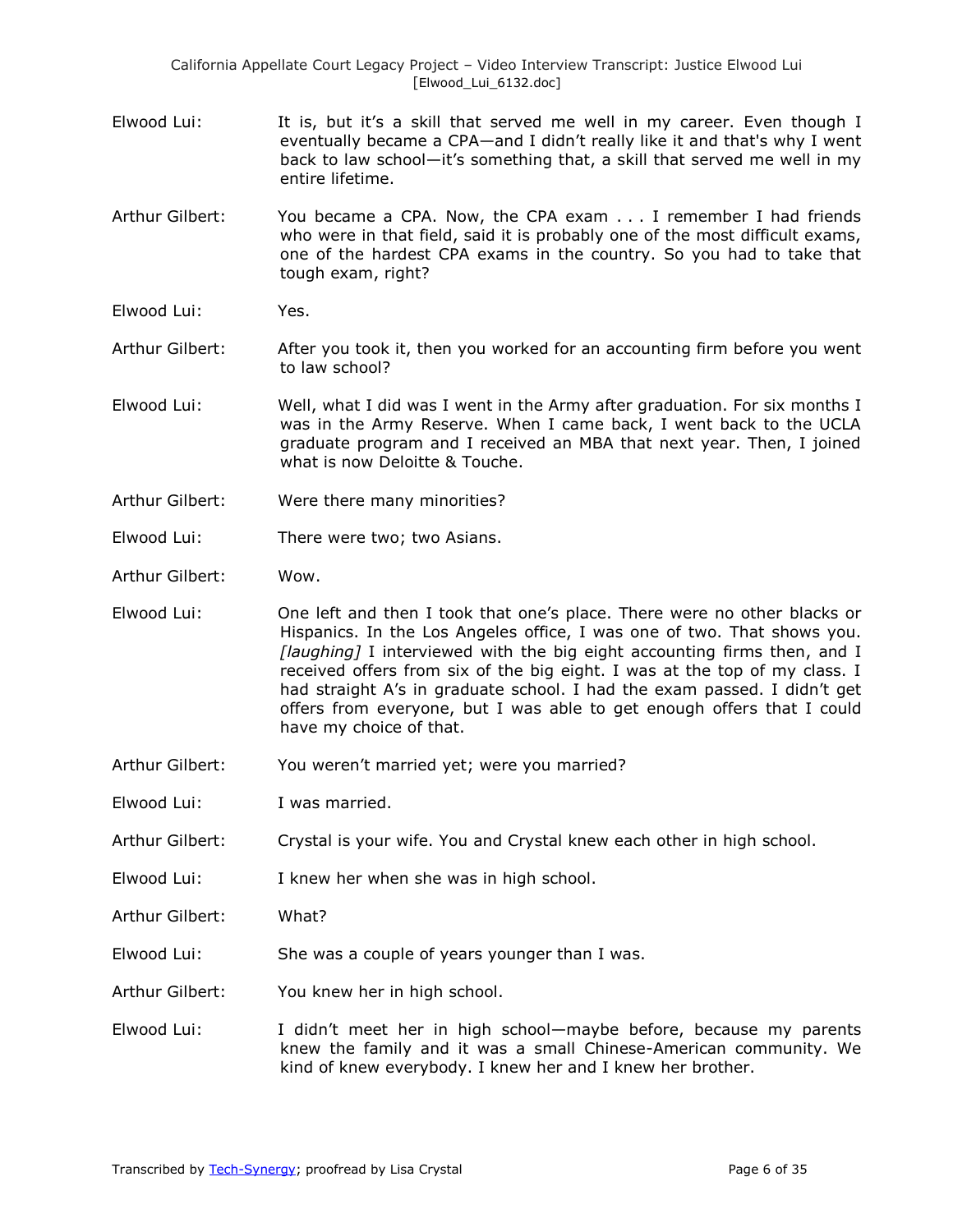- Arthur Gilbert: I just have to interject this one little ironic personal note—that is, my wife Barbara went to Marshall High School. She and Crystal discovered that even though they weren't buddies, they knew of each other and they were in high school around the same time.
- Elwood Lui: In the same class.

Arthur Gilbert: In the same class, that's right. Isn't that amazing?

- Elwood Lui: Right.
- Arthur Gilbert: Years later we discovered that.

Elwood Lui: Years later we discovered that. I grew up on 4th Avenue and my neighbors included Laughlin and Mary Waters and Frank Waters. Laughlin became a federal judge who was a U.S. attorney. He was a big guy on the block, the U.S. attorney, one of two or three Assemblymen in the state and in the city that lived in our area. So we were well protected. We had a nice, clean street. *[laughing]* So Laughlin was somebody that I admired because I played with his nephew. We were good friends.

### $(00:15:07)$

But I discovered that our neighbor on Market, the foreign market, was a place where your father had a delicatessen. I know that we met at a dinner, and you were talking to Dr. House of the House Eye Clinic and you were describing growing up in the area. And Dr. House was delivering newspapers in the Silver Lake Area and then you talked about your father and his delicatessen. And I looked at you. That was the gentleman who had the delicatessen, and you didn't believe me, and I then described the foreign market in detail, including where the potatoes were situated.

- Arthur Gilbert: And the pickle barrel.
- Elwood Lui: The pickle barrel.
- Arthur Gilbert: That was unbelievable. Judge Dickran Tevrizian was there, and he knew my father as a kid. I never knew that. He knew the whole market. He used to go there all the time as well.
- Elwood Lui: This is something that's probably never going to exist in Los Angeles again, because in that time, the city was not as big. We had one freeway, the Pasadena freeway. People knew each other. They got along well with each other. Oh, for a minority there was racial discrimination—you had to be careful with that and understand that people didn't always agree or like you—but the kids all got along. They knew each other. That was something that was remarkable. Hopefully it does exist still out there in the world.
- Arthur Gilbert: You met Crystal and you were dating. When did you marry Crystal?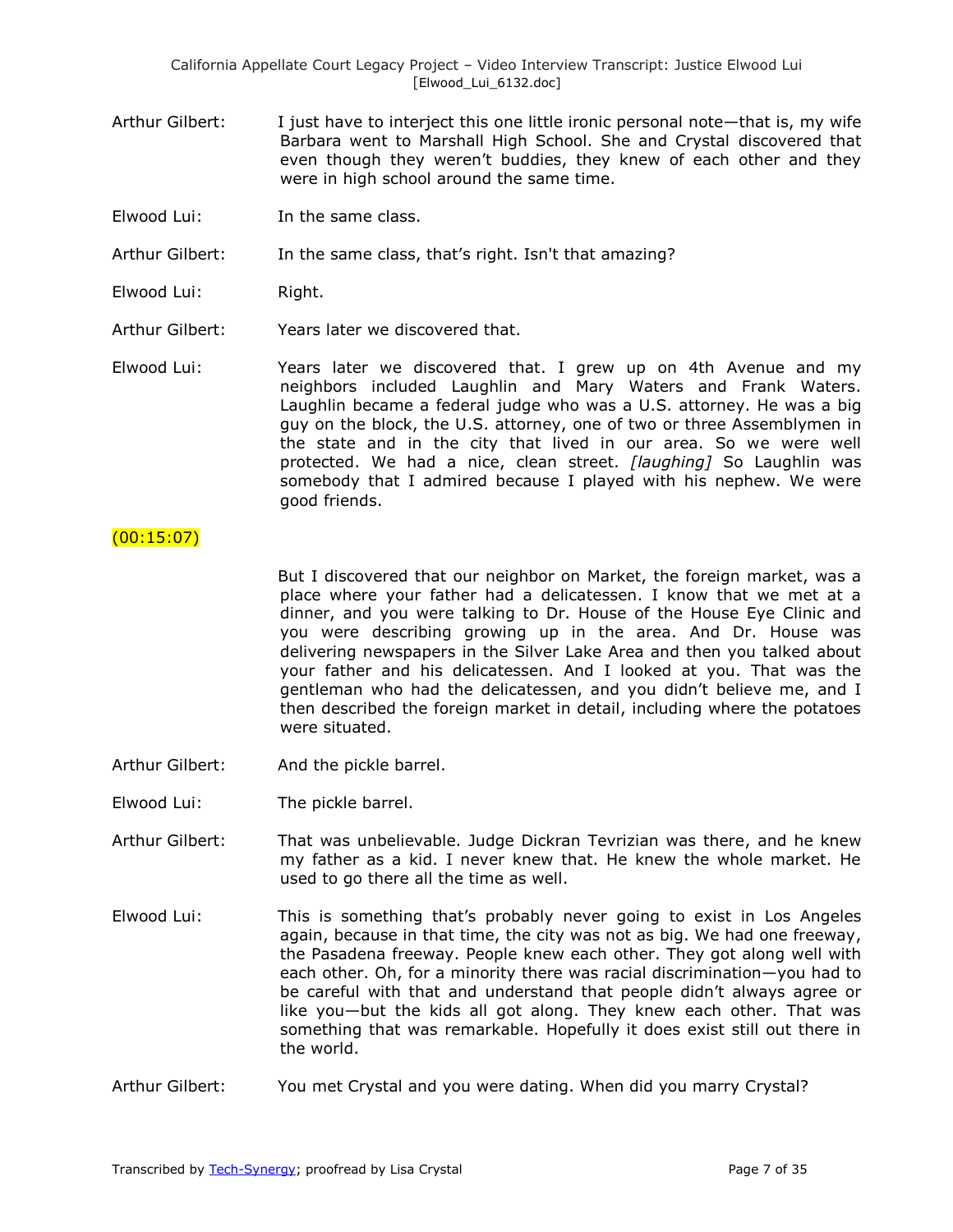- Elwood Lui: We got married when I just had finished my MBA and was a teaching assistant at UCLA. Before I started working at Deloitte, it was in the early part of 1964, we got married.
- Arthur Gilbert: When you started practicing as an accountant, you were married then?
- Elwood Lui: Yes.
- Arthur Gilbert: Then you had a child.
- Elwood Lui: At the end of the year of 1964. I continued working in accounting; then I discovered that while it was a great education, it was not something that I wanted to do for the rest of my life. So I started law school at night at Loyola in 1965. I don't remember all those dates, but '65. Eventually, I spent a year there and transferred to UCLA Law School in 1967.
- Arthur Gilbert: You were raising a family at the same time.
- Elwood Lui: It was difficult. I was raising a family and working full time. I was in the Army Reserve on weekends because of the Vietnam crisis. We had to go to double meetings. Working as an accountant was not easy, but everything held together and I was able to get through it all and get through law school.
- Arthur Gilbert: Were you able to sleep at all?
- Elwood Lui: Not too much.
- Arthur Gilbert: You were working full time while you were at UCLA Law School?
- Elwood Lui: Yes. I have to admit that that is a violation of the rules. *[laughing]*
- Arthur Gilbert: Yes. That is just unbelievable. That is where your great work ethic comes from, because I don't think anything has changed.
- Elwood Lui: You can either say work ethic or desire to switch from being an accountant to something else. *[laughing]*
- Arthur Gilbert: Yes, but you had the motivation. Did you have another child during that time?
- Elwood Lui: Yes, in the last quarter. We were in the quarter system then; actually, it was in the second to last quarter of my law school. Chris, our youngest son—Brad's our first son—but Chris was born in March of '69. That was during final exams. I can remember we were in the hospital. Not only was it an imminent delivery, but it was the night of the SC-UCLA basketball game.

Arthur Gilbert: Which we go to.

Elwood Lui: Which we go to, and Crystal was having her labor contractions but they weren't fast enough, so we took a timeout and listened to the ballgame. I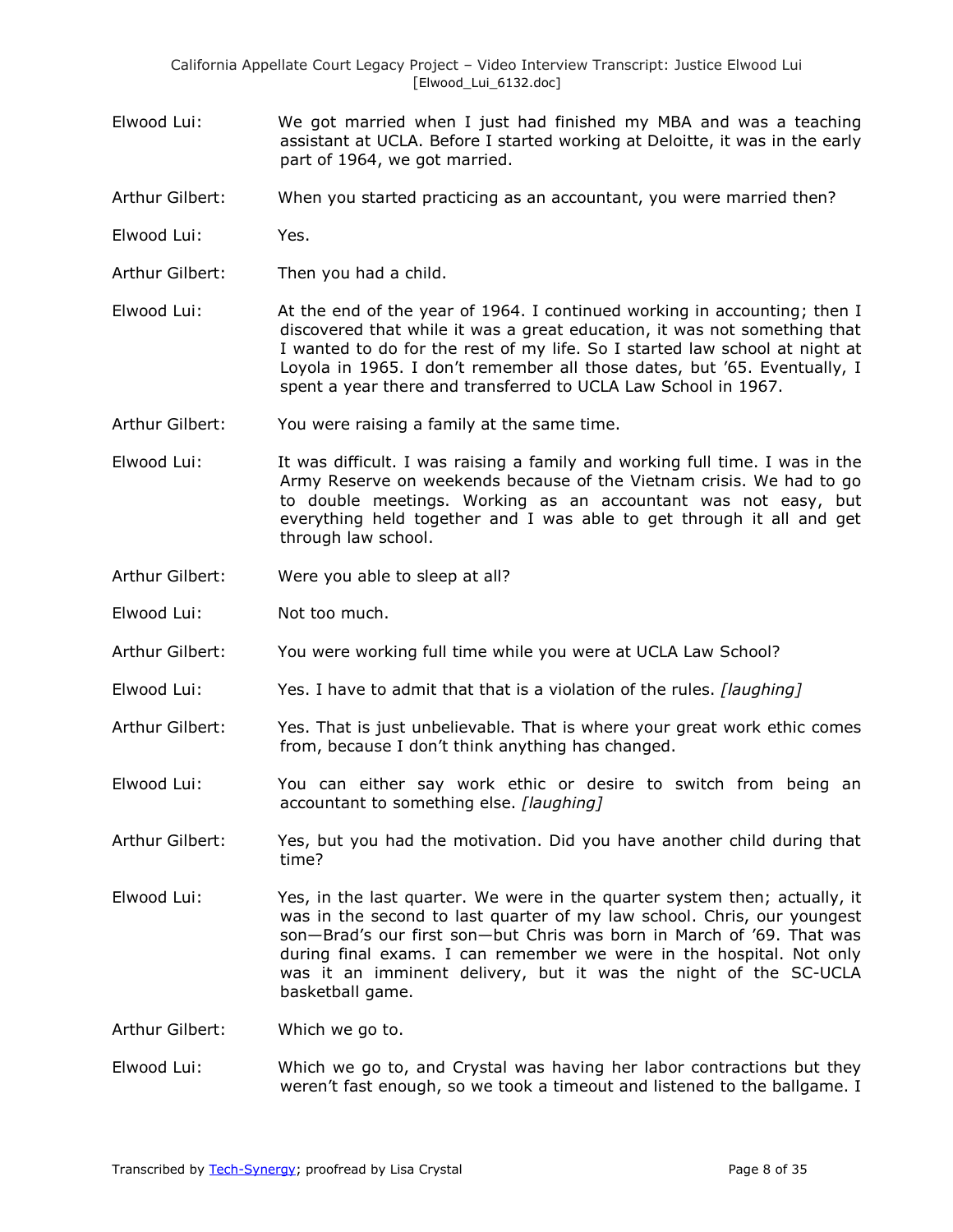said to her, "I'm not a rich guy. In fact, we're short on money. You'd better have this baby soon." Though he was born the next day.

- Arthur Gilbert: My goodness. We might just mention in passing that your sons have carried on the legal tradition. Tell us a little about what they're doing now. One is a partner in a law firm.
- Elwood Lui: Bradley was our first son, went to Marshall High School. He went to public school. Then, he went to Yale, got his undergraduate degree; and then he went to Boalt, became a member of the Department of Justice, antitrust division, in Washington. He stayed in Washington and lived in Washington. He did come back after law school to clerk for the family judge, who was Dickran Tevrizian. And they both earned the ability to be a clerk to a federal judge. They chose Dickran Tevrizian to be their judge. Bradley then went back to Washington, where he was an antitrust lawyer, and he eventually joined Morrison & Foerster. He is a partner there in that firm.

### $(00:20:12)$

- Arthur Gilbert: And quite successful.
- Elwood Lui: Very successful.
- Arthur Gilbert: Your other son now is—
- Elwood Lui: Chris, our free-spirit son. He went to Marshall as well. He went to Cal and then he went to Loyola Law School. After clerking for Dickran, he went to O'Melveny & Myers. Now he's with the U.S. Attorney's Office in Los Angeles.
- Arthur Gilbert: Okay, so now you have gone to UCLA. You've taken the bar exam and you passed the bar. Now what?
- Elwood Lui: Again, I was at the last year of law school. You look around and see if you can get employment. Having been a CPA, I thought that it would help me to seek employment in a law firm, that it would be unique to have someone who is both a lawyer and a CPA. Again, I met some racial barriers, although there were some fine firms that offered me positions. I decided to work for government because I would get much more experience. I had a difficult choice between the U.S. Attorney's Office and the Attorney General's Office in California. I chose the state Attorney General's Office. I worked there for almost three years as an appellate and antitrust lawyer.
- Arthur Gilbert: That's right. You decided that would be a better avenue to take than private practice because you'd been in private practice as an accountant.
- Elwood Lui: Quite frankly, there weren't any Asian lawyers in any of the big firms in Los Angeles. You couldn't say there was a racial barrier, but there just simply weren't any Asian lawyers there.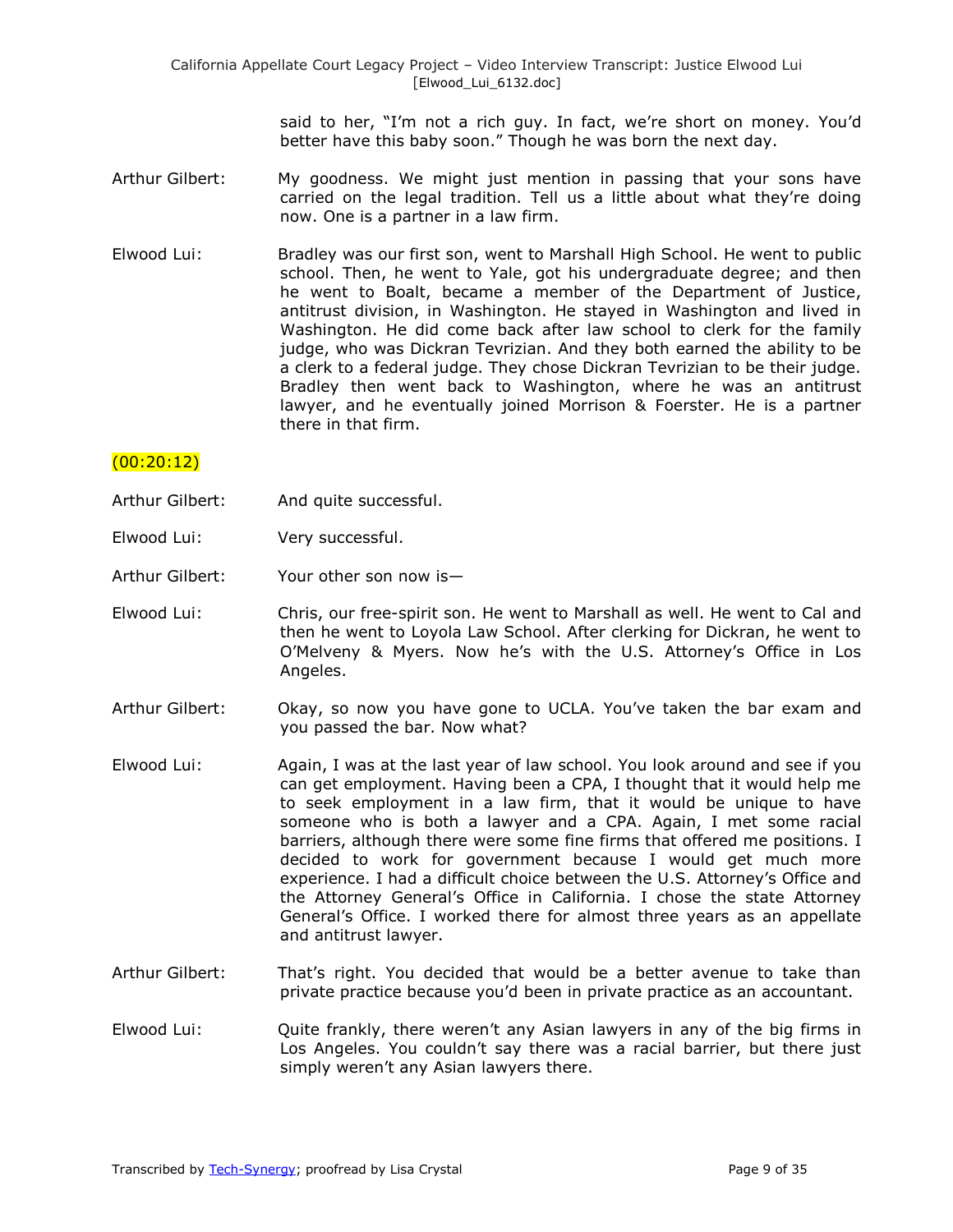- Arthur Gilbert: Here you are at the Attorney General's Office for three years. Then you move on from there to what?
- Elwood Lui: Moved into a smaller firm that specialized in Asian business. I was the guy who was responsible for the tax work and corporate work. About six months before I became a judge, which was in August of '75, I went out on my own practice. There were a number of clients who were interested in having me do their work, and I felt that I had a greater flexibility and better financial rewards as a sole practitioner.
- Arthur Gilbert: Here you're a sole practitioner now. This is a new practice.
- Elwood Lui: Yes.
- Arthur Gilbert: You've brought some clients who've stayed with you, but you're on your own now. Then, all of a sudden, how does this judgeship come up?
- Elwood Lui: Actually, during the campaign, a number of people—
- Arthur Gilbert: This is the gubernatorial campaign.
- Elwood Lui: The gubernatorial campaign; Jerry Brown was now running as the incumbent Secretary of State for Governor. I worked on that campaign a little bit, not much. Because of my friendship with Richard Maullin, I was trying to introduce him to people to be supporters. Richard floated the idea of me being a judge. I said, "I haven't had much of a break to really enjoy my family." I was working pretty hard. That wouldn't be bad; I would do it for a few years. I might be reintroduced in my family instead of these long working hours. So I said, "That's something I would be interested in." I actually filled out that application right after the election, sometime in March or April. It percolated to the top of the list, I guess. By August, I got a call about an appointment.
- Arthur Gilbert: August, as I recall, Jerry Brown was not in his first term in office. He was not making any appointments.
- Elwood Lui: No.
- Arthur Gilbert: Everyone was complaining. You had an application in, I had an application in, other people did. Nobody was being appointed. All of a sudden in August he started appointing people.
- Elwood Lui: Actually, as I recall it, there was one appointment in Riverside—Ernest Sanchez, I think it was, then Frances Rothschild, who is now a member of this court in Division One. And then it was a group in which we were included. About a dozen or so people were appointed the same day.
- Arthur Gilbert: We both were called around August 18th, to be exact, I think it was.
- Elwood Lui: Who got the call first, Arthur?
- Arthur Gilbert: Yes, that's the joke. I'm sure we've asked the Governor and he won't tell us, but I know we were both called on the same day.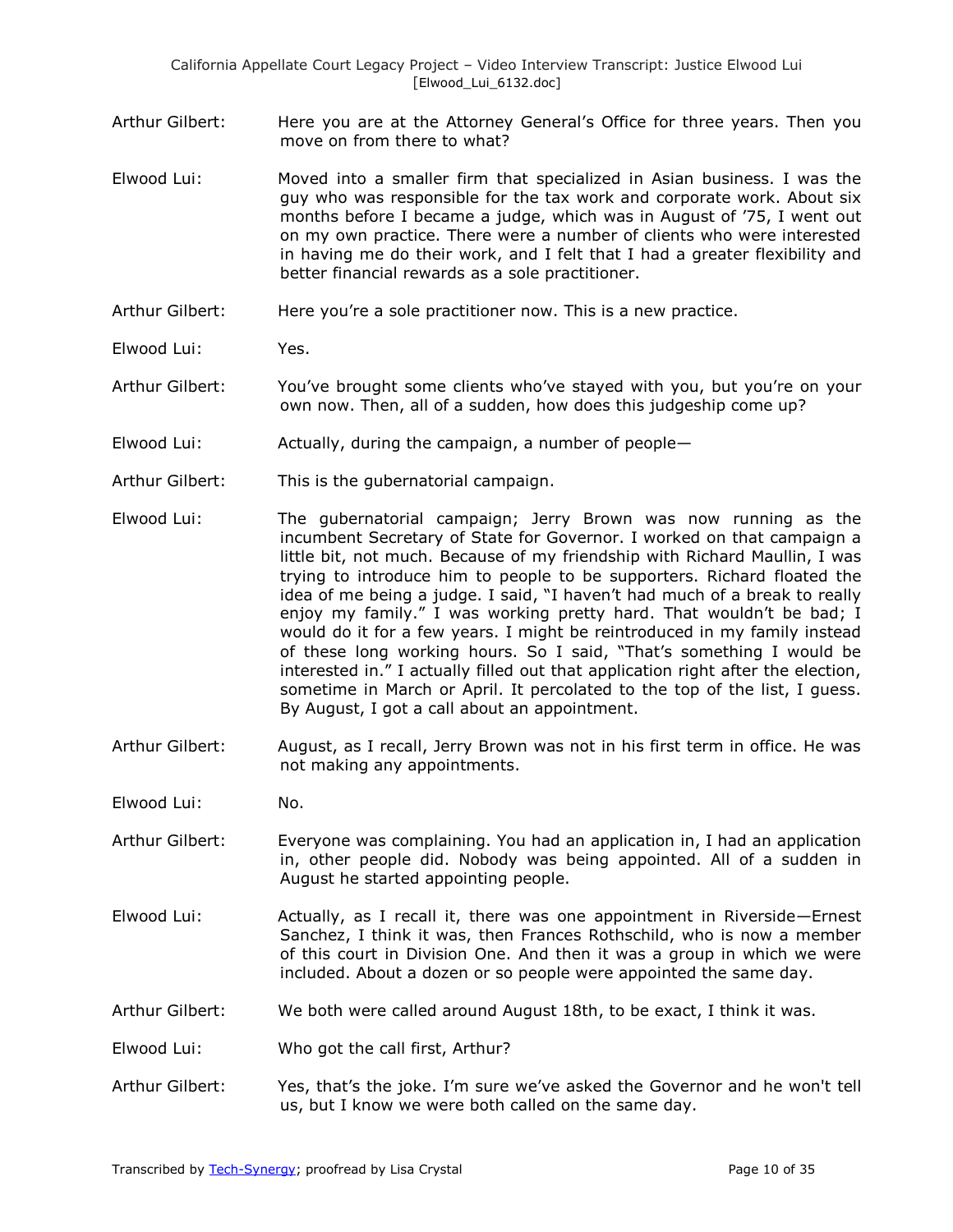| Elwood Lui:     | I think I have to confess: you were called first.                                                                                                                                                                                                                           |
|-----------------|-----------------------------------------------------------------------------------------------------------------------------------------------------------------------------------------------------------------------------------------------------------------------------|
| Arthur Gilbert: | How do you know? I don't think so.                                                                                                                                                                                                                                          |
| Elwood Lui:     | Because you told me.                                                                                                                                                                                                                                                        |
| Arthur Gilbert: | I just said that. I don't think we'll ever know.                                                                                                                                                                                                                            |
| Elwood Lui:     | But I got sworn in first.                                                                                                                                                                                                                                                   |
| Arthur Gilbert: | You got sworn in first and you ran down to get sworn in a day ahead of<br>me. You were just a baby.                                                                                                                                                                         |
| Elwood Lui:     | I was 34.                                                                                                                                                                                                                                                                   |
| 00:25:00        |                                                                                                                                                                                                                                                                             |
| Arthur Gilbert: | You're 34 years old and you were appointed to the court. You're probably<br>one of the youngest. I think there was one that beat you in the Reagan<br>Administration, Eric Younger.                                                                                         |
| Elwood Lui:     | Eric Younger and Dick Tevrizian both beat us.                                                                                                                                                                                                                               |
| Arthur Gilbert: | They were 30. Actually, Stanley Mosk, when he was appointed by Culbert<br>Olson to the superior court, he told me he was 28 or something like that.<br>So, but anyway, now here you are, you were appointed; and how many<br>Chinese judges were on the bench at that time? |
| Elwood Lui:     | In California alone, I was the fourth.                                                                                                                                                                                                                                      |
| Arthur Gilbert: | You were the fourth ever appointed.                                                                                                                                                                                                                                         |
| Elwood Lui:     | Ever.                                                                                                                                                                                                                                                                       |
| Arthur Gilbert: | Ever, within the history of the state.                                                                                                                                                                                                                                      |
| Elwood Lui:     | Right.                                                                                                                                                                                                                                                                      |
| Arthur Gilbert: | At that time, were there any Chinese judges on the court?                                                                                                                                                                                                                   |
| Elwood Lui:     | Delbert Wong, Harry Low in San Francisco, and there was a Chinese<br>municipal court judge in San Francisco. His name escapes me.                                                                                                                                           |
| Arthur Gilbert: | You were sworn in on the day before Labor Day, because I was sworn in<br>on Labor Day. You always had seniority over me.                                                                                                                                                    |
| Elwood Lui:     | That's right.                                                                                                                                                                                                                                                               |
| Arthur Gilbert: | I have never been able to live that down. The first day you went to court,<br>was that day after Labor Day, right?                                                                                                                                                          |
| Elwood Lui:     | Right.                                                                                                                                                                                                                                                                      |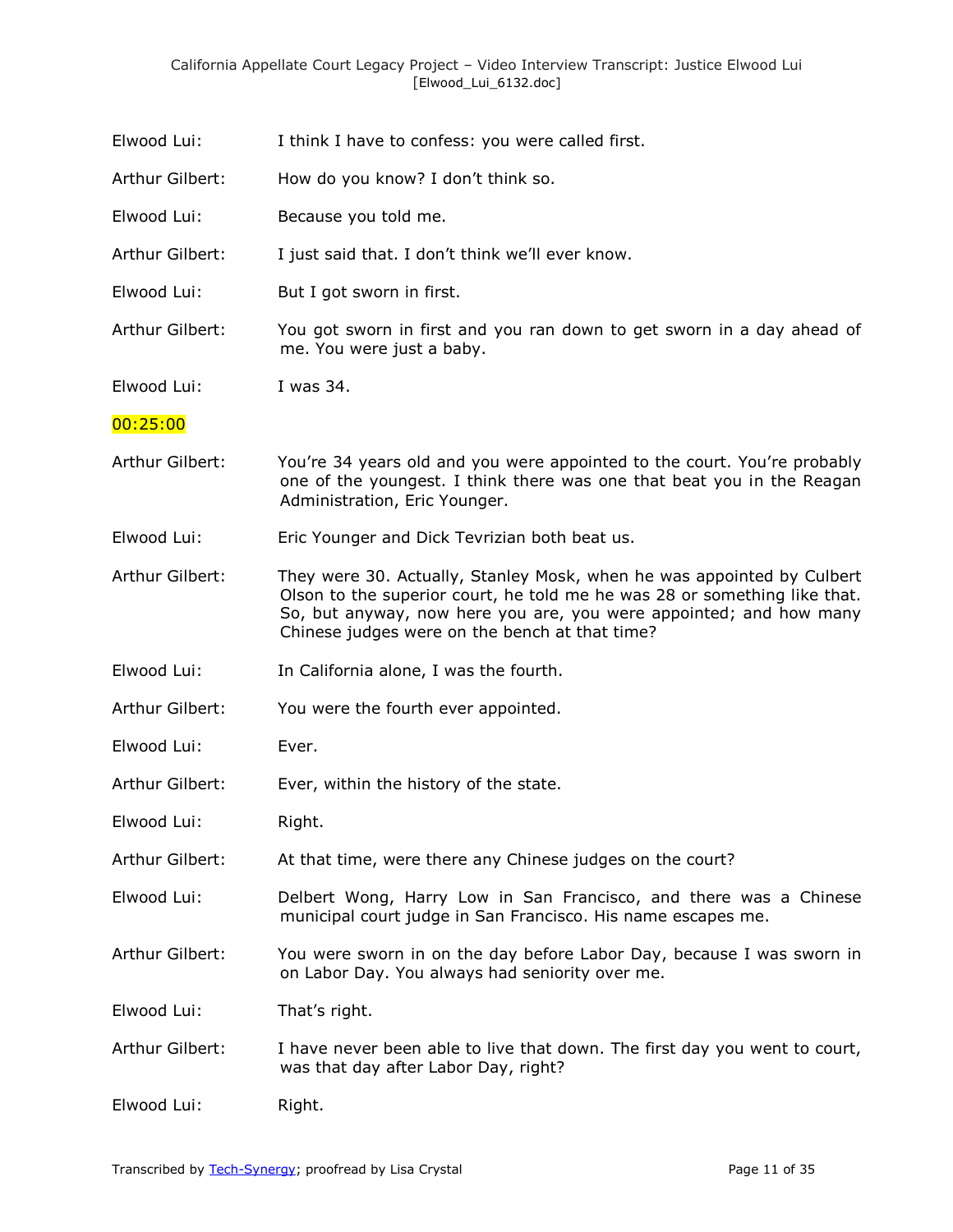- Arthur Gilbert: Whatever that was, Labor Day was on a Monday; and the next day, you and I met.
- Elwood Lui: We met in the traffic court, and I remember—my recollection is pretty distinct about it—we were to be indoctrinated or supervised by Nancy Brown, then a traffic court commissioner.
- Arthur Gilbert: That's correct.
- Elwood Lui: Municipal court commissioner in the traffic court building. She then said, "After doing the calendar, one of you guys will take the next case." I said, "Nancy, your robe only fits Arthur." So you took the first case.
- Arthur Gilbert: I did. She said, "The next case will be heard by Judge Gilbert," and I almost fell out of my chair.
- Elwood Lui: And not only that—it was funny. I think subsequently that person who you found responsible or whatever the proper term is—
- Arthur Gilbert: Culpable.
- Elwood Lui: Culpable, yes.
- Arthur Gilbert: I think they said "quilty" in those days.
- Elwood Lui: Right. What happened is, that person appealed you and you had to make a statement of decision.
- Arthur Gilbert: Right. I was appealed on my first case, but I think that was affirmed. Here you are on the municipal court. What was it like being a judge now?
- Elwood Lui: It was different. I think, for me, I love the camaraderie. You and I became very good friends, and you showed me the ropes because you had more experience in trial work. My experience basically was as an appellate practitioner, so I appreciated all your help, as well as Dickran. Many people helped us out there to make our go easier. But one thing that is remarkable is I traveled a lot in my practice. Here, you don't travel. It's 9:00 in the morning to noon, 1:30 to 5:00. You're there all the time. You know where to go. The court can't start without you, so you're captured. That's something that you have to get used to.
- Arthur Gilbert: One of your mentors, I think too—was Delbert Wong an influence?
- Elwood Lui: Yes.
- Arthur Gilbert: He was quite respected in the legal community and the Chinese.
- Elwood Lui: Delbert was the first Chinese-American appointed inside the continental United States. There were Chinese judges in Hawaii, and a few . . . but he was the first Chinese American appointed in the United States, the 50 states. It was remarkable. He lived down the block from our house. I always admired him. When I passed the bar, I went to talk to him about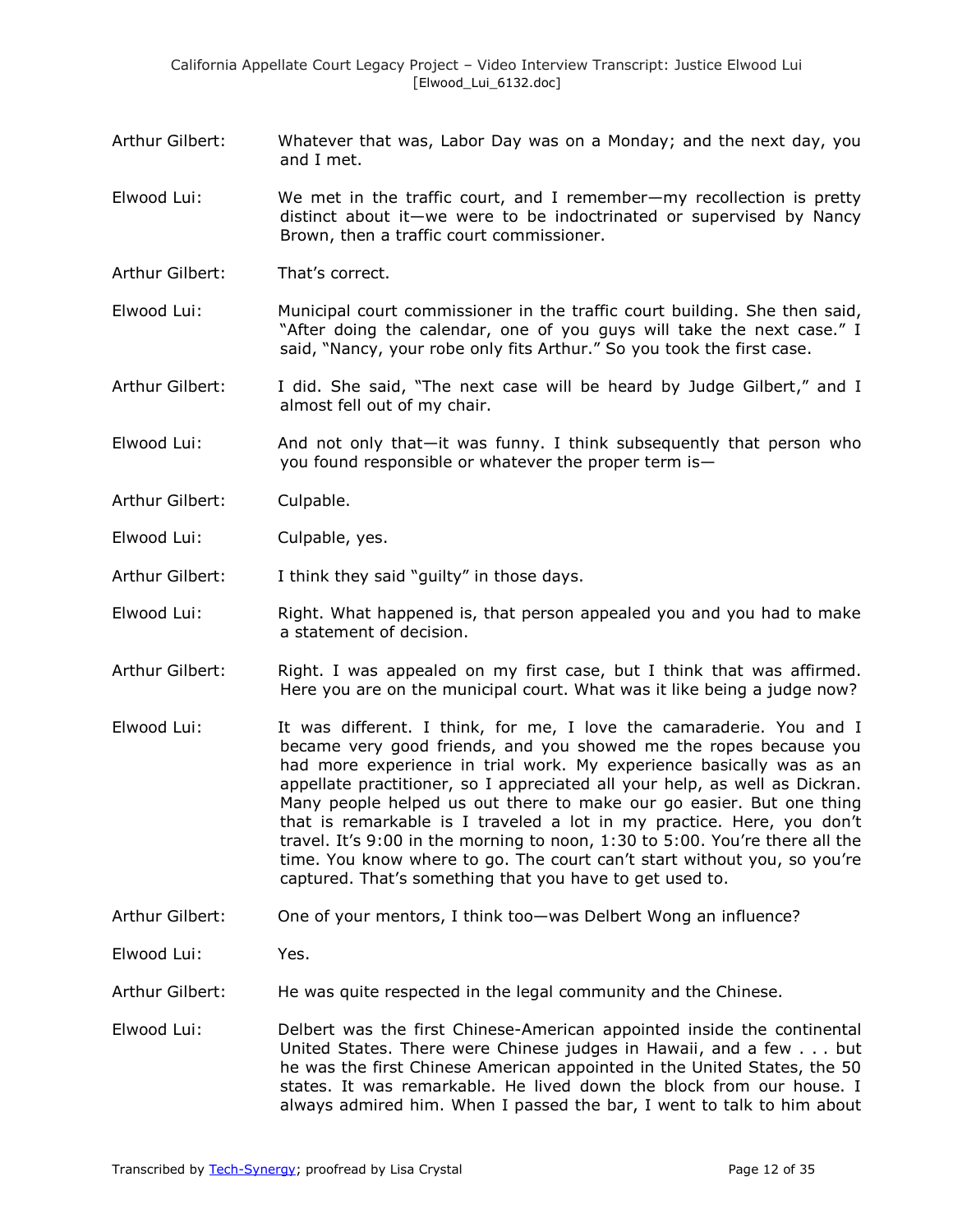employment. He was also a member of the California Attorney General's Office in his career. He thought it was great and I said, "Well, Delbert, maybe I should follow in your footsteps on this one."

- Arthur Gilbert: You were talking about you being hired as an Asian, and what influence Asians have within the legal community, and I recall you were inviting me and saying, "We're going to lunch today. I'm taking you to lunch." I said, "Where are we going?" You said, "You're going to go to your first meeting of the Chinese-American Lawyers." Correct? Do you remember that?
- Elwood Lui: Yes, I do. It's a case . . . I also invited Loren Miller.
- Arthur Gilbert: That's right.
- Elwood Lui: The occasion was a speech by Burt Pines, who was then the city attorney. We were talking about the formation of a minority bar in Los Angeles. The Chinese-American lawyers, which is now called the Southern California Chinese Lawyers Association, is the first minority bar, other than Langston bar, in the city. There was even a debate then between certain Chinese lawyers as to whether or not a separate bar association was necessary because the L.A. County Bar would look out after us, and I think that was a distinct minority. Anyway, in order to gain recognition of the organization by the county bar and by the state bar, you had to have a sufficient numbers of lawyers to be recognized. I think the number was somewhere upwards of 75. So the first year, the Chinese-American Lawyers Association included Arthur Gilbert and Loren Miller, who were passing as Chinese in those days in order to help us out.

### 00:30:26

- Arthur Gilbert: Actually, you didn't have to be Chinese to be a member.
- Elwood Lui: No, absolutely.
- Arthur Gilbert: They were very open. In fact, I remember there were some other people that wanted to be members of the bar. It was really small. We were what, 15, 20 people, or something like that. We used to meet in Chinatown. How many members are there today? Incidentally, I don't know if we mentioned the date that we were appointed, that you were appointed—and that was 1975. We're having this interview in 2007. Tell us, how many members does the Chinese-American Lawyers have now?
- Elwood Lui: Not all of the Chinese-American lawyers are in the organization. But I think the organization numbers at least 300, 400.
- Arthur Gilbert: When there is a dinner, the annual dinner, the Governor shows up, the Attorney General; all the top political officers are there. And there is generally how many people? Close to 1,000 people are there.
- Elwood Lui: Close to 1,000.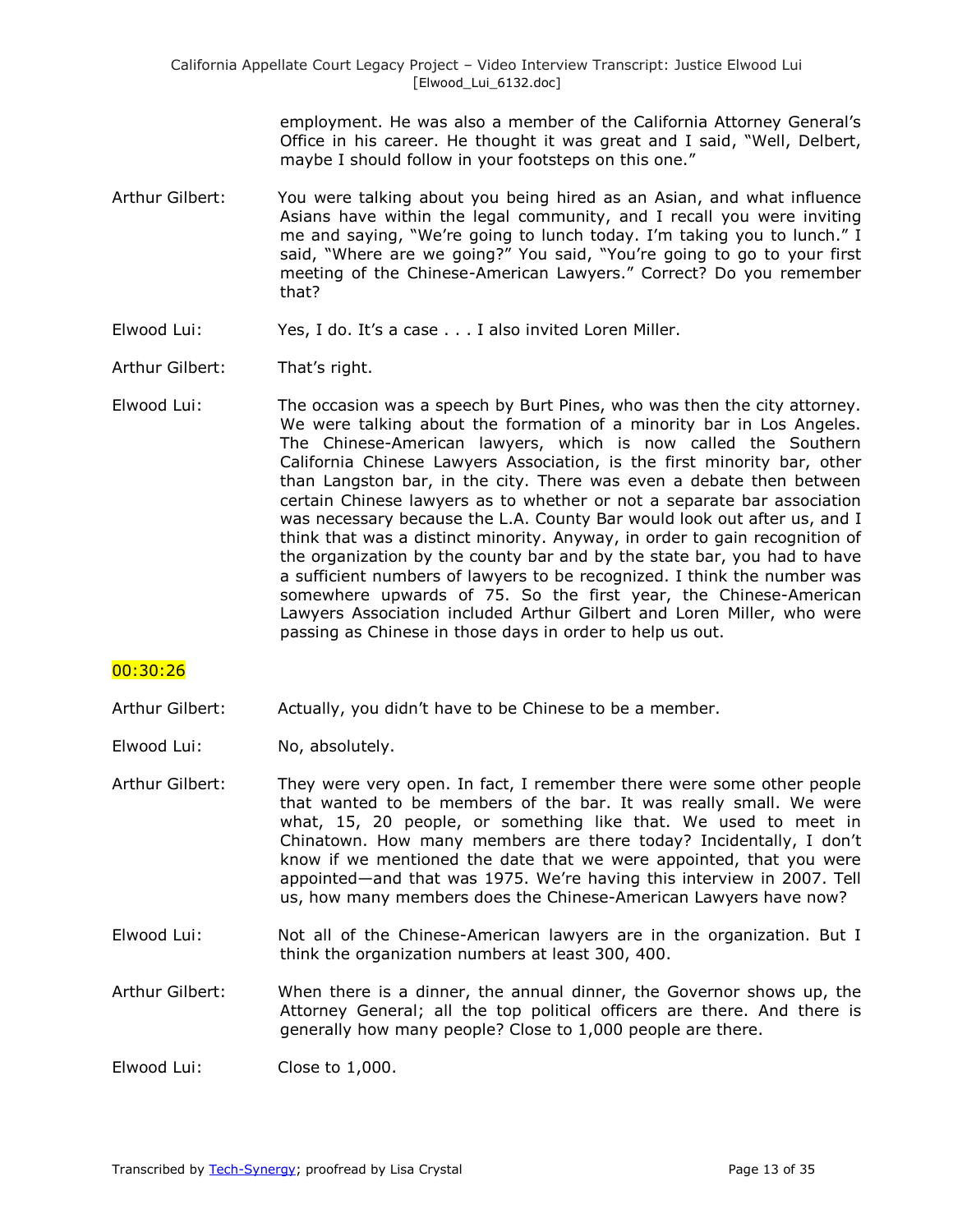- Arthur Gilbert: Yes, there's 1,000 people who show up for dinner now. Every political person is there. Everyone in the community knows to be there to show up. and it's just remarkable to see how this organization grew from a group of us sitting around the table in Chinatown at a restaurant. Great strides have been made.
- Elwood Lui: You're a pioneer.
- Arthur Gilbert: You were the pioneer. You just took me along. Tell me, now here you are on the municipal court, and we were all hearing traffic cases.
- Elwood Lui: It only took me two weeks to be asked to leave for another assignment. I think as the younger judges on that court, you and I were given calendar assignments because of our ability to handle the volume—and to handle cases with dispatch and fairness, of course. So you became eventually the king of traffic court as a presiding judge of that court, or the master calendar court, Division 66, is that correct?
- *Arthur Gilbert:* Yes, my goodness, that's right. *[laughing]*
- Elwood Lui: I moved over to the arraignment courts with Dickran and I was there for over a year. Then I moved to the criminal courts building.
- Arthur Gilbert: I just remember this story, because we were all a bunch of cutups. It was really an incredible experience because I recall, prior to Jerry Brown taking office as Governor, the court really had a lot of very good people. There were some . . . we had some wonderful colleagues, but they were all a bunch of white guys. All of a sudden we have blacks, Asians, Japanese, Chinese, Mexican Americans, Filipinos. It looked like the United Nations. Things just overnight, almost, changed when Jerry Brown started appointing people.
- Elwood Lui: He did a much better job of diversity than other governors before him. I think that pattern has been continued probably because there would be no good explanation for doing something otherwise. We did have a very racially balanced court eventually in the municipal court.
- Arthur Gilbert: We had a lot of fun. Do you remember one incident when you were going out on the bench? Do you want to tell them about that?
- Elwood Lui: Yes, my birthday, sometime in 1976, or it could have been Chinese New Year's; but in any event, when court proceeded, I get on the bench and I saw my bailiff, who was a very large, muscular African American with a shaved head with his shirt off, ringing a gong, and then proceeded to have a line dance which was led by Dickran Tevrizian. And they had a carpet over their head. *[laughing]* They were marching down and pretending they were doing a dragon dance. Everybody had a great time.
- Arthur Gilbert: This was the end of the session, of course.
- Elwood Lui: End of the session.
- Arthur Gilbert: Let's make that clear.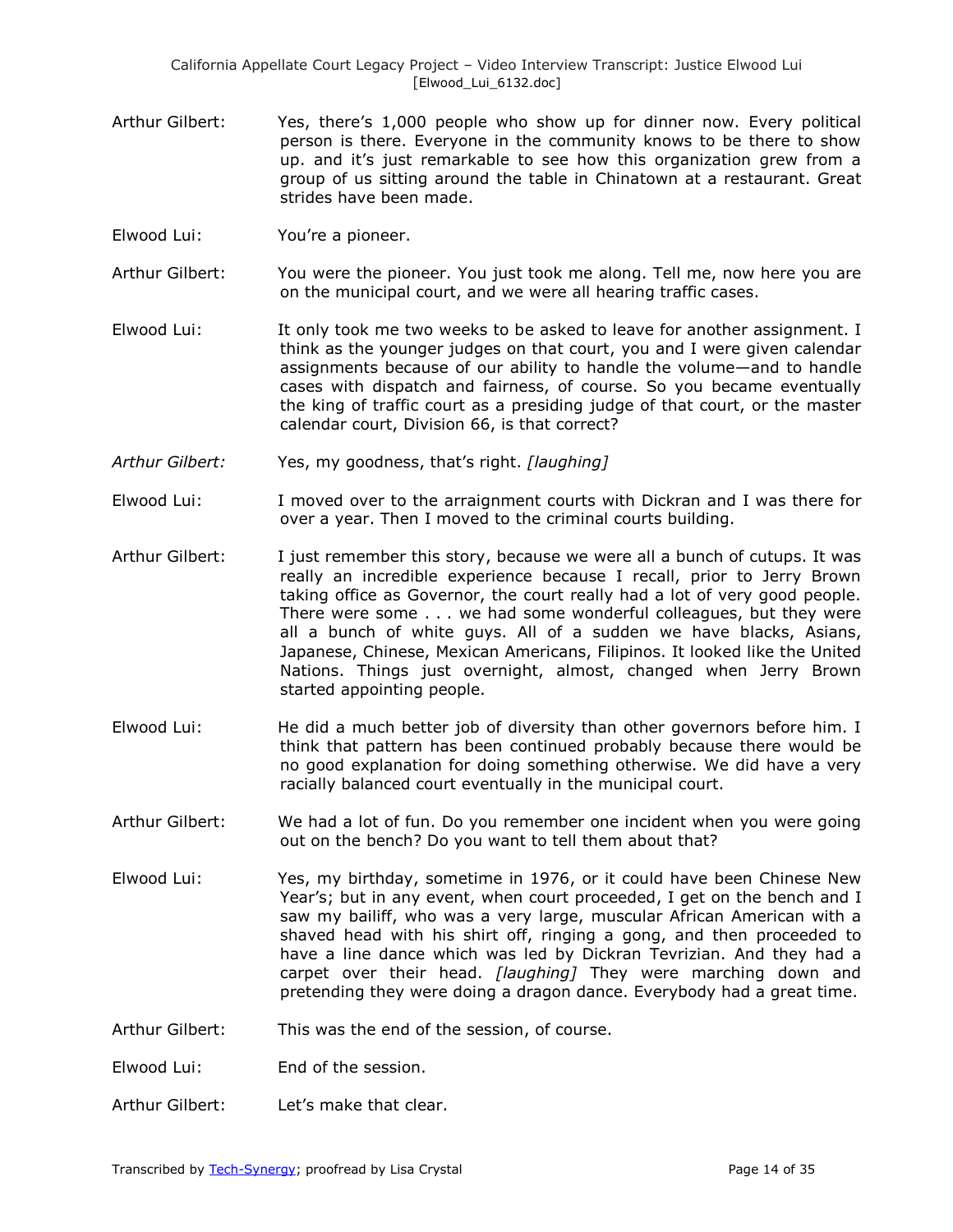- Elwood Lui: It was a special session after the court.
- Arthur Gilbert: Things are a little different today.
- Elwood Lui: Yes.
- Arthur Gilbert: We won't go into all the pranks that we had because we were serious while on the bench; but off the bench we'd do that sometimes.
- Elwood Lui: But that was an expression of how well people got along with each other. People of different backgrounds and ethnicities and race were all able to get along and do the work, which is hard work. You're dealing with people who are under the thumb of the justice system and they had been accused of committing a crime. We had to have some levity to our work and to our relationships. We imposed it upon ourselves to have that kind of fun.

#### 00:35:09

- Arthur Gilbert: You moved on to the criminal courts from there, right?
- Elwood Lui: I moved on, and again, I had another volume job.
- Arthur Gilbert: A big volume job.
- Elwood Lui: Yes, a master calendar judge for a couple of years. I don't believe that I was able to get a trial court until almost my fourth year as a judge.
- Arthur Gilbert: You really moved those cases out.
- Elwood Lui: It was an interesting statistic. Our good friend Loren Miller, a well-known and respected judge, he and I calculated one day that between the two of us . . . And he was in Division 50 and I was in Division 40. His division was to be a mediation environment where cases could be settled on a little more staged basis. He and I said to ourselves we were responsible for at least 30, 40 percent of the county jail population. So if we didn't let people out on OR who were qualified or didn't give them bail . . . We were like the innkeepers of the county jail system. It was remarkable that we would have that much responsibility for people being incarcerated.
- Arthur Gilbert: What just strikes me as we're having this discussion, we're talking about a court that doesn't exist anymore. People watching this video will say, "What court was that?" This is the municipal court of Los Angeles that went out of existence several years ago. We have a unified court system. In those days, we had the municipal court, and that court heard misdemeanor criminal cases. In those days, civil cases, I think the maximum was \$15,000 or \$20,000 or something like that—a low figure by today's standards. That was it. Then we had the superior court; we had two trial courts. And now we have a unified superior court. This is a court that is going to be in people's memory but does not exist anymore.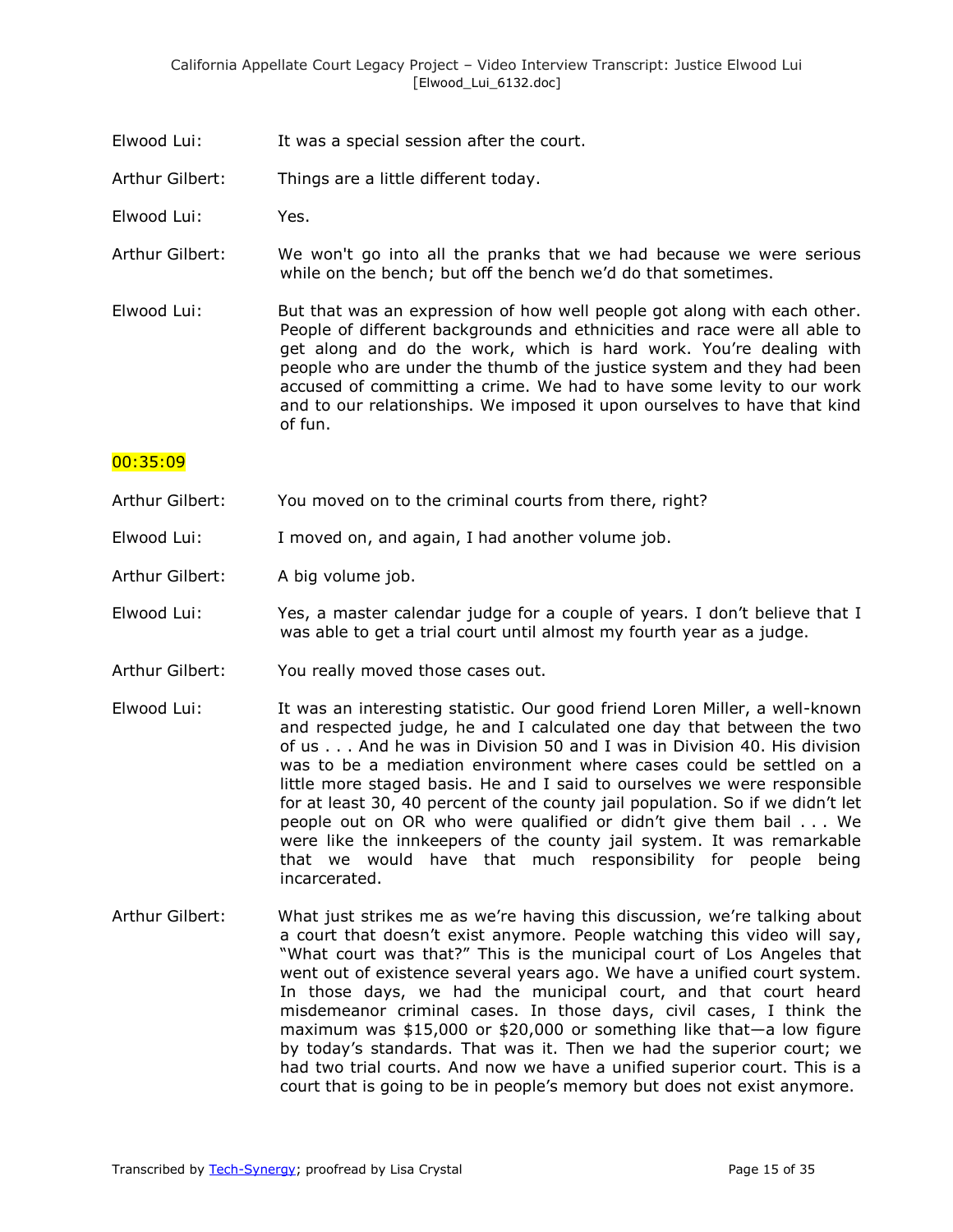- Elwood Lui: But you know, there are a lot of benefits of having a unified court system. I think, on balance, it may tip that way. But some of the things you lose from not having a municipal court anymore is the training ground we had—to be as new judges to learn our craft, to work with people, to use it as a test situation for us and for others. I think now, when people become judicial candidates, it is much more difficult to have them appointed first to the superior court, although they do the same work. They can become assigned to a civil or felony department with unlimited jurisdiction, both in civil and criminal cases, which is much more of a serious choice that needs to be made by a governor. I think we benefited. One of the reasons that I was appointed at my age and you were appointed at your age is that there was a municipal court that we could show our abilities as judges to move on.
- Arthur Gilbert: You certainly did show your ability, because you were appointed not too long thereafter to the superior court.
- Elwood Lui: I didn't get to one step. I wanted you as my campaign manager. We were not able to break the seniority system, which was eventually broken by Norm Epstein.
- Arthur Gilbert: Yes, that's true. You ran for presiding judge of the municipal court. Tell us about it.
- Elwood Lui: In the old days it was picked by seniority. The next person down in seniority would obtain the position. I think there were a number of judges on the lower end of the scale, the more junior scale, that did not believe that was the correct system of selecting their leader.
- Arthur Gilbert: In fact, it reminds me that our current Chief Justice Ron George ran. He was appointed by Ronald Reagan, and he was already on the court when we got there. He tried to break the minority system. We were these new Jerry Brown judges, and the Reagan judges—that's how we referred to one another—got a hold of us and said, "Ron George is really good." And we knew him and we met him and we supported him; a number of us supported him. He didn't break it, did he?
- Elwood Lui: No, he didn't. I think there were too many people who had a vested interest in becoming a presiding judge when their turn came. He would have made a great leader, but we never got the chance to have him. By that time, we had moved on to the superior court.
- Arthur Gilbert: You took a run at breaking the seniority system. I guess I was your campaign manager.
- Elwood Lui: We only needed two more votes and we would have done it.
- Arthur Gilbert: Remember, Dickran Tevrizian gave us some interesting advice. Do you recall that?

### $(00:40:02)$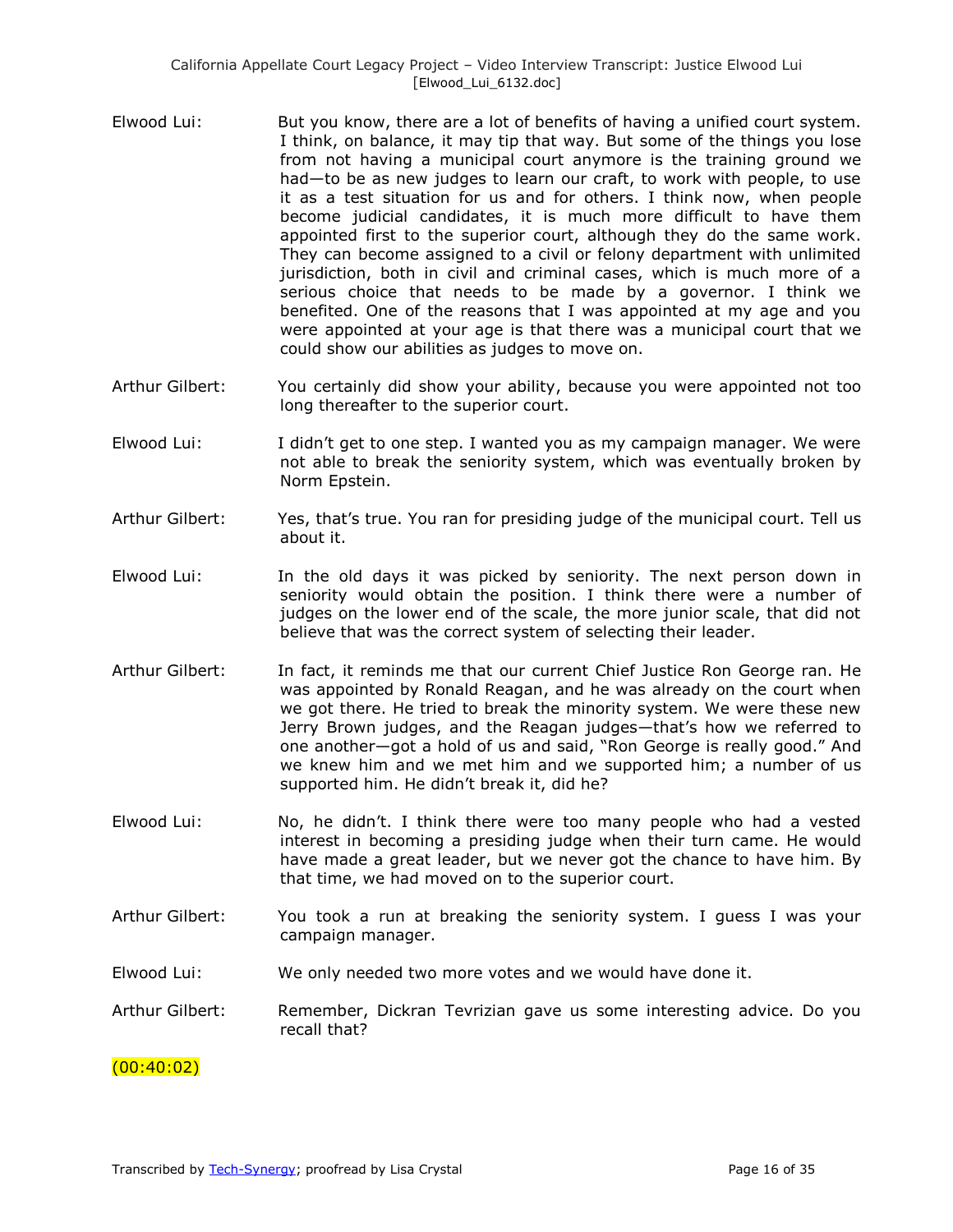- Elwood Lui: I don't know if we should say that, but he said, "You had to factor in 10 percent for double cross."
- Arthur Gilbert: That's right. People will assure you they were going to vote for you and there is a 10 percent double-cross factor. That's right. We thought we had the election won, but at the last minute some people didn't vote the way they said they would.
- Elwood Lui: The Dickran rule applied.
- Arthur Gilbert: Yes, it applied. But you came close.
- Elwood Lui: I came close.

Arthur Gilbert: Shortly thereafter you went on to the superior court.

Elwood Lui: I did.

Arthur Gilbert: How old were you then? You were still a baby.

- Elwood Lui: I was 38.
- Arthur Gilbert: Thirty-eight? All right, one of the younger superior court judges.
- Elwood Lui: Yes. Then I was assigned to the juvenile court. It wasn't my first choice, but in order to avoid an assignment in Pomona, which I was told if I would pick a juvenile court assignment, I would not have to go Pomona, which I did not want to do because it was a long drive. That was where the new judges usually went, to Pomona, because there weren't too many appointments to the East District to our court.
- Arthur Gilbert: It's such a large, sprawling judicial district that sometimes you'd have to drive 60 miles to get to one of the courts. If you're a new judge that's what happens.
- Elwood Lui: But Ron George and Loren Miller, from the west side it would take them an hour and a half each way.
- Arthur Gilbert: Yes.
- Elwood Lui: It took me over an hour to get there every morning, but I liked the assignment. I was just going to say, two weeks after I accepted the judicial appointment, or juvenile court assignment, or I was given it whichever way you want to look at it—I found myself in the juvenile court in Pomona. I liked it there. But I eventually moved around. I was asked to accept the position of presiding judge of the juvenile court, the position that Skip Byrne had had for years, and he wanted to turn the reins over to someone else. So I served as his assistant presiding judge and I ran the dependency court. One of my jobs was to recruit good new judges—like you when you became a member of the superior court. You came and took a juvenile court assignment. We had a really great camaraderie of new people to kind of change the guard and have a fresh approach to juvenile cases.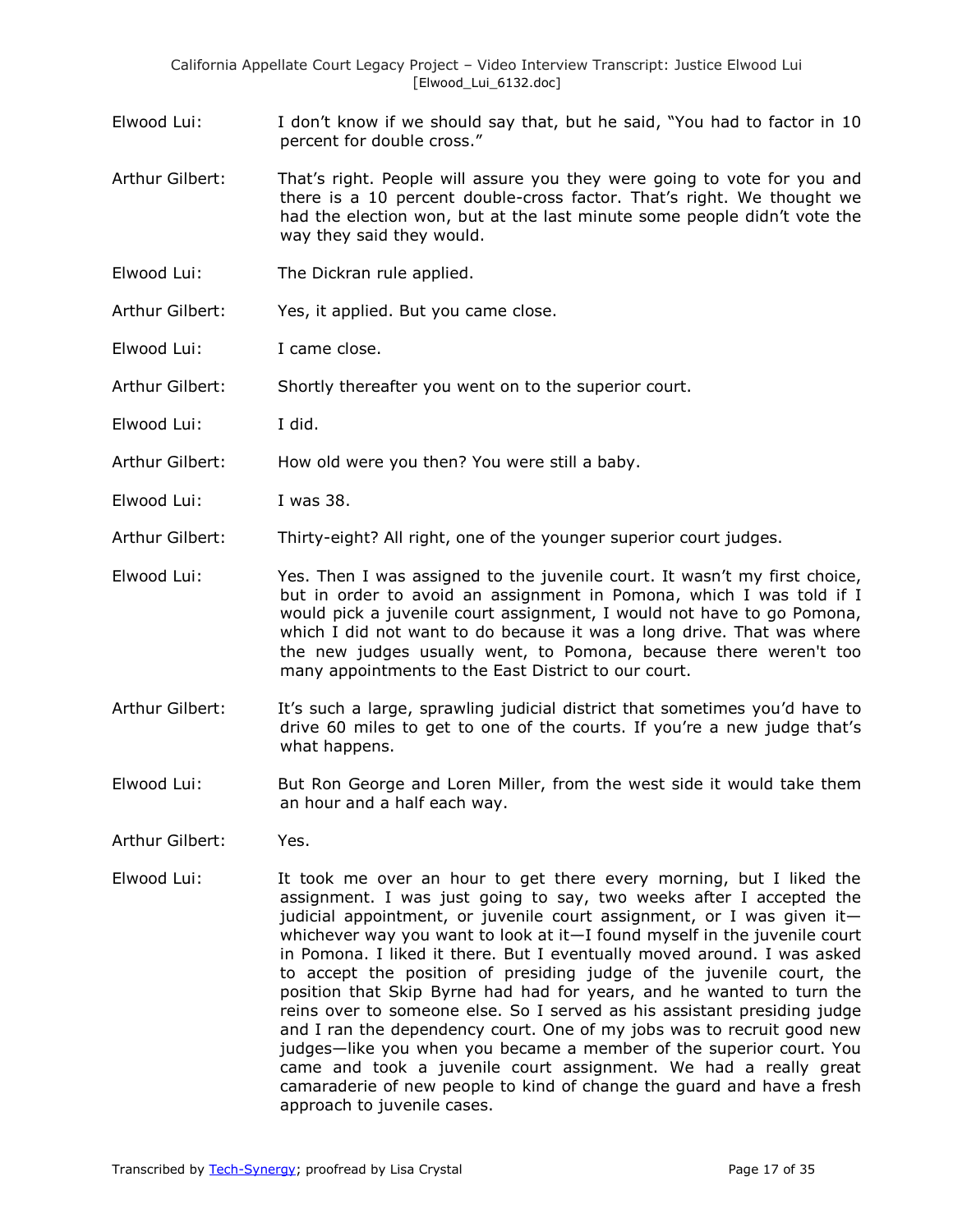Arthur Gilbert: You were intimately involved. You had a famous case too, I recall.

Elwood Lui: Yes, the Armenian baby case, which I acquired because of affidavits. The ACLU who represented a putative parent, who was actually a foster parent in charge of the care of this child, sought to have permanent adoption rights. The county counsel rejected. What was at issue was a policy that all foster parents sign agreements that they would not try to adopt a child because their primary function as a foster parent of a young child was to get that child ready for adoption by someone else. If they had a dual loyalty to that and wanted to adopt themselves, they would never prepare that child for adoption by others. It was exactly what happened here.

> That case was highly visible in the community, because the foster parent was a black mother with other foster children in her care and the baby's mother was an Armenian. So there was some racial overtones about an Armenian baby being adopted by a black parent. So it became a cause célèbre. I stepped in the courtroom. An order had already been made for cameras in the courtroom, a public forum, even though these cases are typically confidential and proceedings closed.

- Arthur Gilbert: That's very unusual, isn't it? That wouldn't happen today, would it?
- Elwood Lui: It would happen today.
- Arthur Gilbert: It would?
- Elwood Lui: It didn't happen then, in those days.
- Arthur Gilbert: I'm sorry. I misunderstood you.
- Elwood Lui: It would happen today with proper procedures. But thrust upon me was the case that was covered by the national media. I think the interests were treated by the foster parents, who wanted a vested right to adopt that was a question. Ultimately, the case was settled and the foster parent withdrew for reasons that are confidential. But it embellished in my mind a need to look at these cases appropriately. I did not like the Department of Adoption's view that there should be a prohibition against biracial adoptions, because I think that is not appropriate.

### $(00:45:09)$

Moreover, there are a lot of children who never would be adopted if, for example, a white family could not adopt a black child, because there are not enough black foster parents to step forward and have these adoptions. They could never have children adopted. On the other hand, I don't think a foster parent should have an accelerated right to this or some preference because they're the foster parent—indeed, when their job is, and agreement is, to help this child move to a permanent situation. I think those two issues were important. So when I came on the dependency court and leading that court, I tried to work some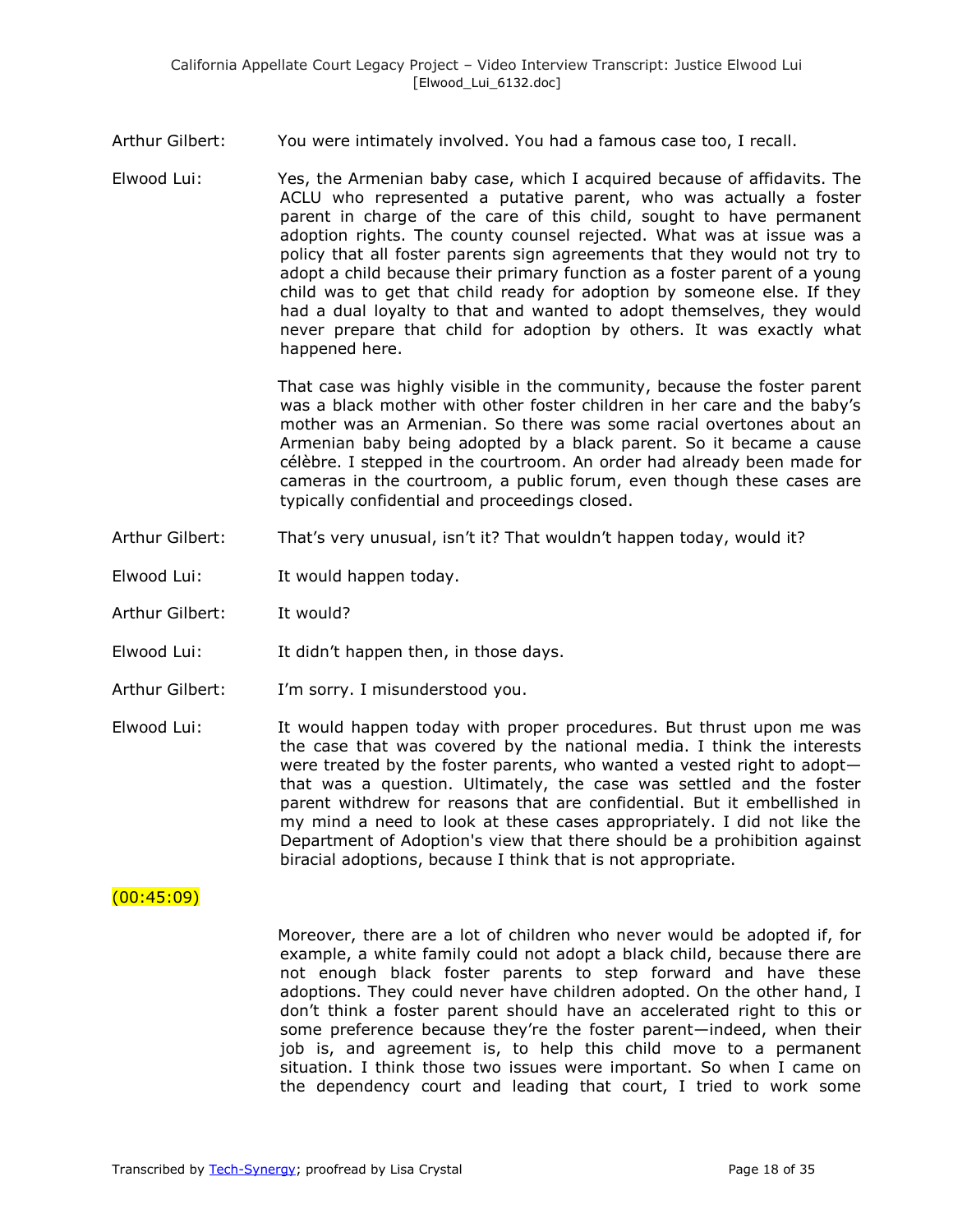resolution of those cases in. But it was a difficult case—one that probably I remember of all the cases the most.

- Arthur Gilbert: I remember when you and I had discussed it. It was a difficult case, and with such media attention on it.
- Elwood Lui: Yes.
- Arthur Gilbert: Anything else on the superior court that you would like to talk about before we move on?
- Elwood Lui: No, my stay on the superior court was about a year.

Arthur Gilbert: That's all?

Elwood Lui: A little bit more than a year. Then I became a candidate for the Court of Appeal.

- Arthur Gilbert: You were on, as they call, the fast track.
- Elwood Lui: I guess so.
- Arthur Gilbert: You were appointed to the Court of Appeal.
- Elwood Lui: In 1988.
- Arthur Gilbert: You were in Division Three.
- Elwood Lui: Right. In fact, my judicial office would have been in this very chambers had I stayed on the court.
- Arthur Gilbert: Tell us a little bit about this change from the trial court and all the publicity with the cases and in dealing with these volume courts and master calendars. Now you're in what some call a rarefied atmosphere.
- Elwood Lui: Well, the rarefied atmosphere was quiet—in fact, when you think about it, too quiet.
- Arthur Gilbert: Incidentally, what year was this?
- Elwood Lui: This was 1980. In August I became a judge. One thing is, my colleagues were much more senior to me, I think, at 39 years old. I think back in the years now—
- Arthur Gilbert: Now you were about one of the youngest.
- Elwood Lui: I was 40 then, in '81.
- Arthur Gilbert: You were one of the youngest.
- Elwood Lui: I was the youngest that was ever appointed.
- Arthur Gilbert: Yeah, to the Court of Appeal.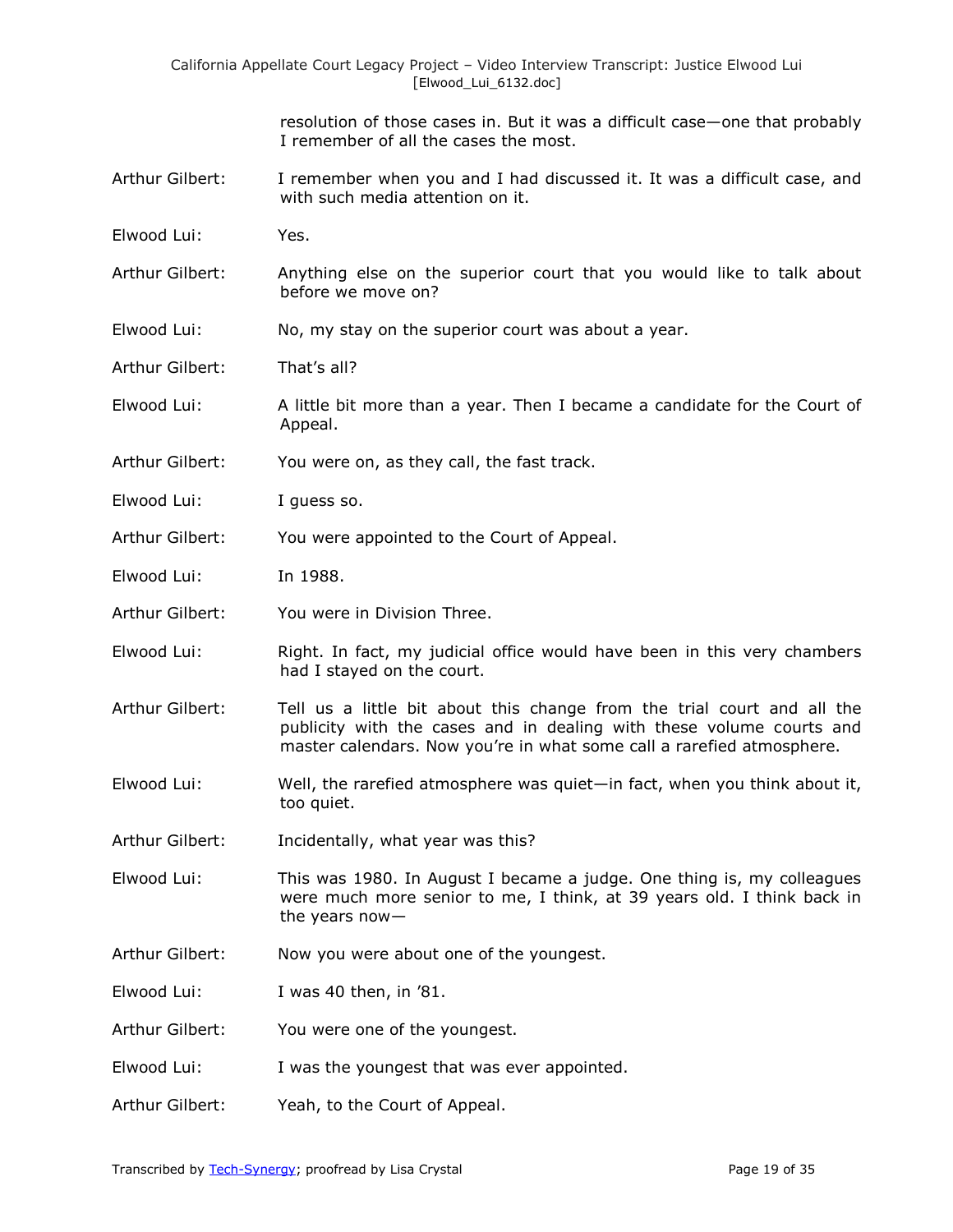Elwood Lui: Right. As I think back, with the exception of two Ninth Circuit judges of Chinese ancestry, Thomas Tang and Hiram Fong of the Ninth Circuit, I may have been the only state appellate judge appointed at that time who was Chinese American. I don't know of anybody outside of Hawaii in the 50 states that had that position before me. There are some that have it now. Obviously, Justice Chin became a member of the Supreme Court. I was thinking about that, because one of the cases that we have in the history of California jurisprudence is a case called *People v. Hall*. *People v. Hall* was about a murder case in which the defendant was accused of murdering another person. The defendant was Caucasian. There was a witness to that murder, and he was an Indian man. The law at that time prohibited an Indian from testifying against a Caucasian.

> I'm sorry; I got the facts a little bit different. It was a Chinese man who observed the murder. The ruling of the court and confirmed by the Supreme Court was that since it was a Chinese man who was the witness who was going to testify against a Caucasian man, the witness was incompetent to testify because the court ruled that Chinese were Indians, and therefore they couldn't testify. The theory, I guess, was they crossed the Aleutian Islands down to Southern California and parts of the southwest and were Indians in origin.

> So the rule was that if you could have a Chinese who was an Indian testify, that would not be a fair proceeding because they were incompetent. They could become members of the jury, they could become lawyers, or, if god forbid it, they could be members of the court. They just can't have that. It was an 1850s or '60s decision of the California Supreme Court. So I had to chuckle a bit, because during my tenure as an appellate judge, I was the first Chinese American to ever sit, albeit pro tem, on the Supreme Court; so the fear of people all came to fruition in my short case assignments in the Supreme Court. I think when I explain that case to people these days, in the last 5 or 10 years, they're shocked by the nature of that case.

# (00:50:12)

- Arthur Gilbert: They can't believe it. I know; they look in disbelief. But I guess one of the wonderful things is that within a generation or two, things have changed.
- Elwood Lui: There's a funny thing, a prologue to that. I was in Gonjo, China, about two years ago and there was a newly found excavation of a tomb of an emperor or an emperor's close relative or a son of an emperor—I can't remember. But you had to go down about 300 or 400 feet to see the ruins. So you go down to the burial chamber, you see scattered remnants of the different artifacts that were left with the decedent, who carried on to eternity with his possessions. There was a lot of pottery there; there was broken pottery. I looked at the pottery and I said, "This is of a Chinese emperor or an emperor's son ancient years ago, many years ago. The pottery looks like what I saw at the Acoma Indian Tribe in New Mexico." [laughing] I said, "Maybe there is some truth to this." I was chuckling when I looked at that pottery and said "Chinese are Indians" or "Indians are Chinese."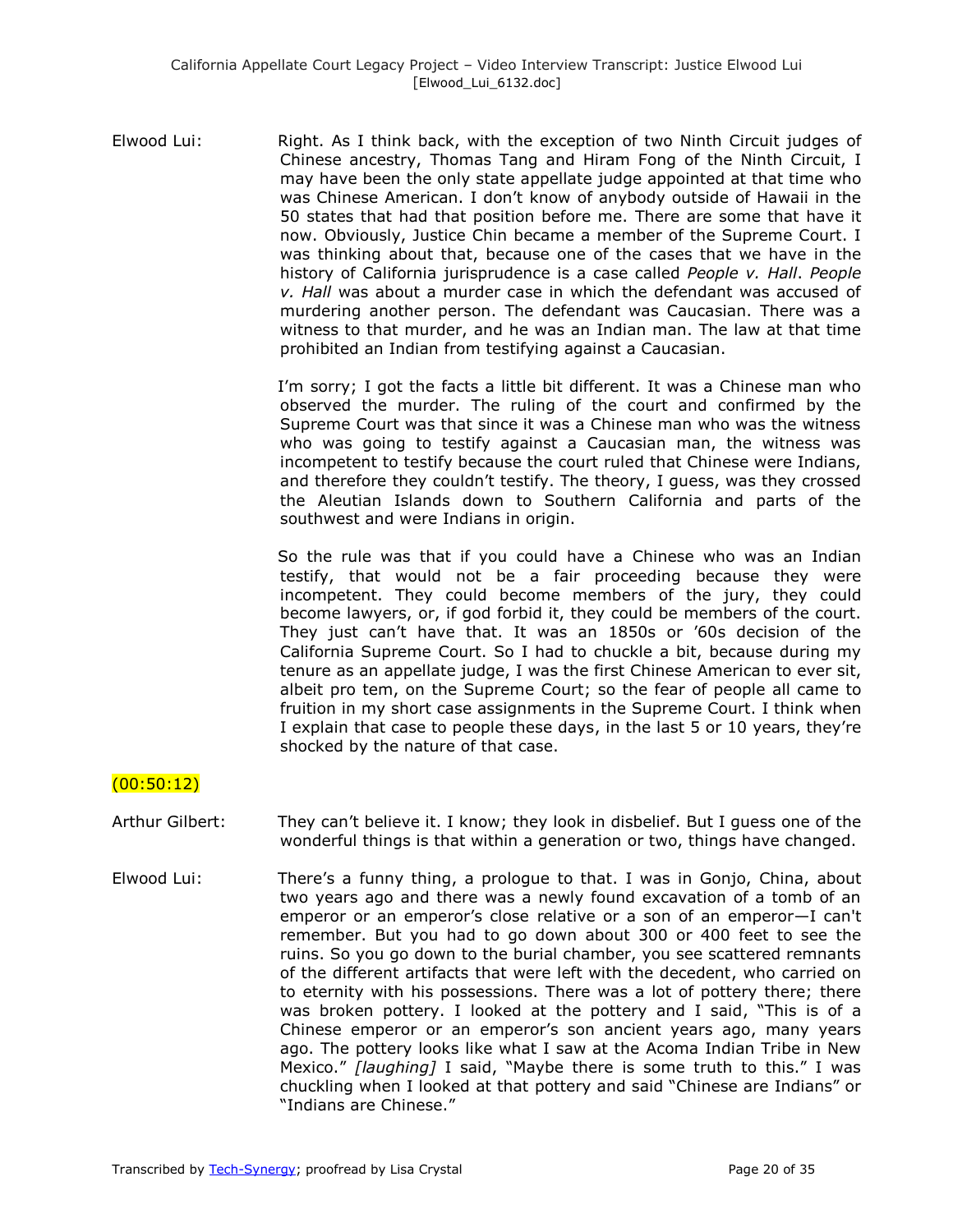Arthur Gilbert: We were right about something, right?

Elwood Lui: Yes.

- Arthur Gilbert: However wrong the decision was. So anyway, so now you're on the Court of Appeal. You don't have to remember all the cases you've been on. I know you had some disagreements with some of your colleagues on cases; and you did, in a very respectful manner, dissent on some cases. Those dissents, what happened with them?
- Elwood Lui: The court changed when I first came on. When I first came on, Rod Potter, who became a dear friend of mine; and who was the former state senator?
- Arthur Gilbert: Yes. He was a state senator. He was very involved in the . . . Cobey.
- Elwood Lui: Justice Cobey and Justice Potter were wonderful lawyers and judges who were a generation ahead of us. They were always talking about the big W, the big war, World War II. I told you at the early parts of this interview that's when I was born. They were a generation ahead of us. In fact, Potter was a war hero. Potter was on the destroyer. The destroyer was blown up and he single-handedly saved two other seamen by just keeping them afloat until they were all rescued. When he retired, I gave him a bonsai flag and we had a ceremony including Japanese Americans who wanted to recognize his war hero status. I think it was long unnoticed.

But we got along. There was a change, and there were some different members of the panel. We did differ philosophically on a number of occasions—not many, but the ones that I think were significant, I thought that part of my role as a judge is to highlight our disagreements, to write a dissent and let the Supreme Court deal with it, either in terms of writing a review or depublishing a case or rejecting my views. I think, as an appellate judge—which is the one right of appeal that you have as a litigant—part of our job is to help shape the law and put it in the right direction. If you think that a choice between alternative legal theories is better, you should point that out—respectfully, but you should point it out. On a number of those occasions either review was granted, depublication was granted, or the court would take over the case and decide it one way or the other. I think that as a role of a judge on the appellate courts, that that is a very high-priority item.

- Arthur Gilbert: That's a good point. Many people talk about "Well, this judge dissents a lot or doesn't dissent." As I gather from what you're saying is, dissenting in a case is not a reflection of congeniality, necessarily; it's just a reflection of a different point of view about the law. And the law is developed and shaped through dissents often.
- Elwood Lui: Yes, I think that's correct. You can respectfully disagree, and there are reasons—because people can read a rule of law, which is a living document, a living process, and disagree with legitimate reasons. There is a tendency sometimes—and I did do it sometimes—where I would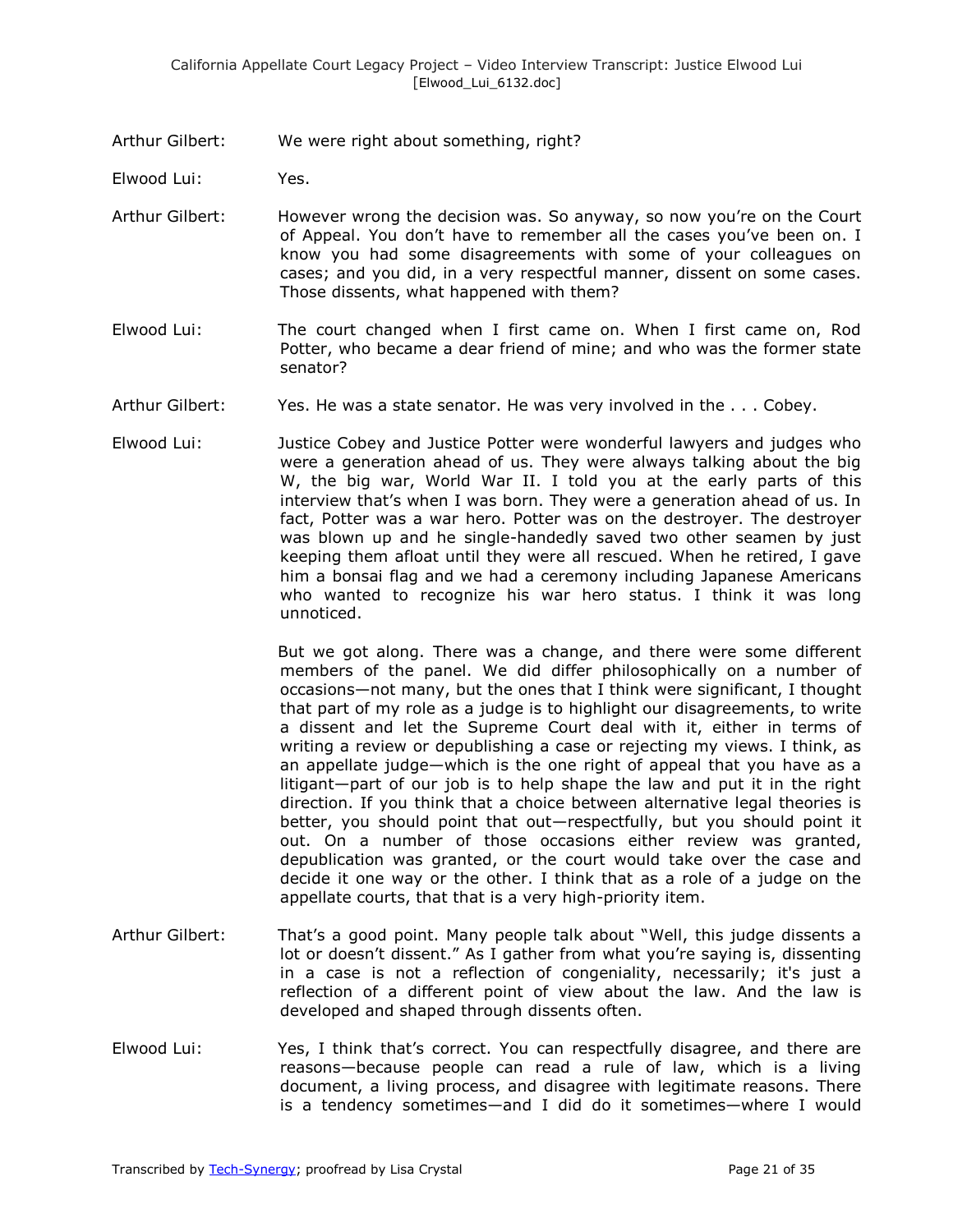concur in the result, because although I think you reached the right end result, the analysis of getting there is something that I wouldn't agree with. I don't subscribe to any inappropriate means of simply concurring in a result, because while you agree with the result, you don't necessarily agree with the analysis.

## (00:55:06)

- Arthur Gilbert: There is differing views about that. Your view is interesting. Would you consider in some of those cases where you don't agree with the reasoning but you do agree with the result that you might write a concurrence describing how you would approach the problem differently rather than saying "I concur in the result"?
- Elwood Lui: Usually I would do that only if the case is published. In most occasions, I did so—concur in a result and give an explanation. That would be my primary way of operation. But sometimes you do it in a nonpublished case and sometimes later it becomes published. You can't go back and restore what you felt and end up with concurring results and someone says "Why are you doing that?" I think it's exactly what you just said. You concur in the result.

Let's assume that you really differ in the analysis and there is another case. You look like you're going backwards on your analysis in a subsequent case. But if you said, "I concur in the result and I can now elaborate in a subsequent case my analysis," I think that's appropriate so you look consistent. Because one of the things we have to be careful as judges—I don't have to be careful anymore because I'm no longer a judge in that aspect—but is to leave tracks so that people could follow the development of the law and have some predictability in what litigants know. That when they take words in an opinion, "What did Gilbert mean when he said these few words? Does it mean he was going in one direction as opposed to another?," that you would have some predictability in the law. That makes us a better system.

- Arthur Gilbert: Who knows who is going to be looking at this video in the future? Right now they may not even know what we're talking about when we say published and depublished. Right now we publish a certain number of cases—a small percentage, actually. I think it has grown a little bit, but it is usually about anywhere from 20 down to 10 or 15 percent of cases that are decided by the Court of Appeal that are actually published. There have been moves afoot to have everything published, and there are controversies about the pros and cons. So, who knows, in the future maybe they will all be published, or maybe they won't be; but what we're talking about now is a system in place where not all cases are published. Is there any particular case on the Court of Appeal that strikes you that you want to talk about?
- Elwood Lui: It's been 20 years. I think back and look at them, which I haven't had the chance to do; there'd be one or two. I had a couple of cases that I thought were important that dealt with *Cumis* counsel, for example. I had a case—I don't even remember the name of the case—but I think my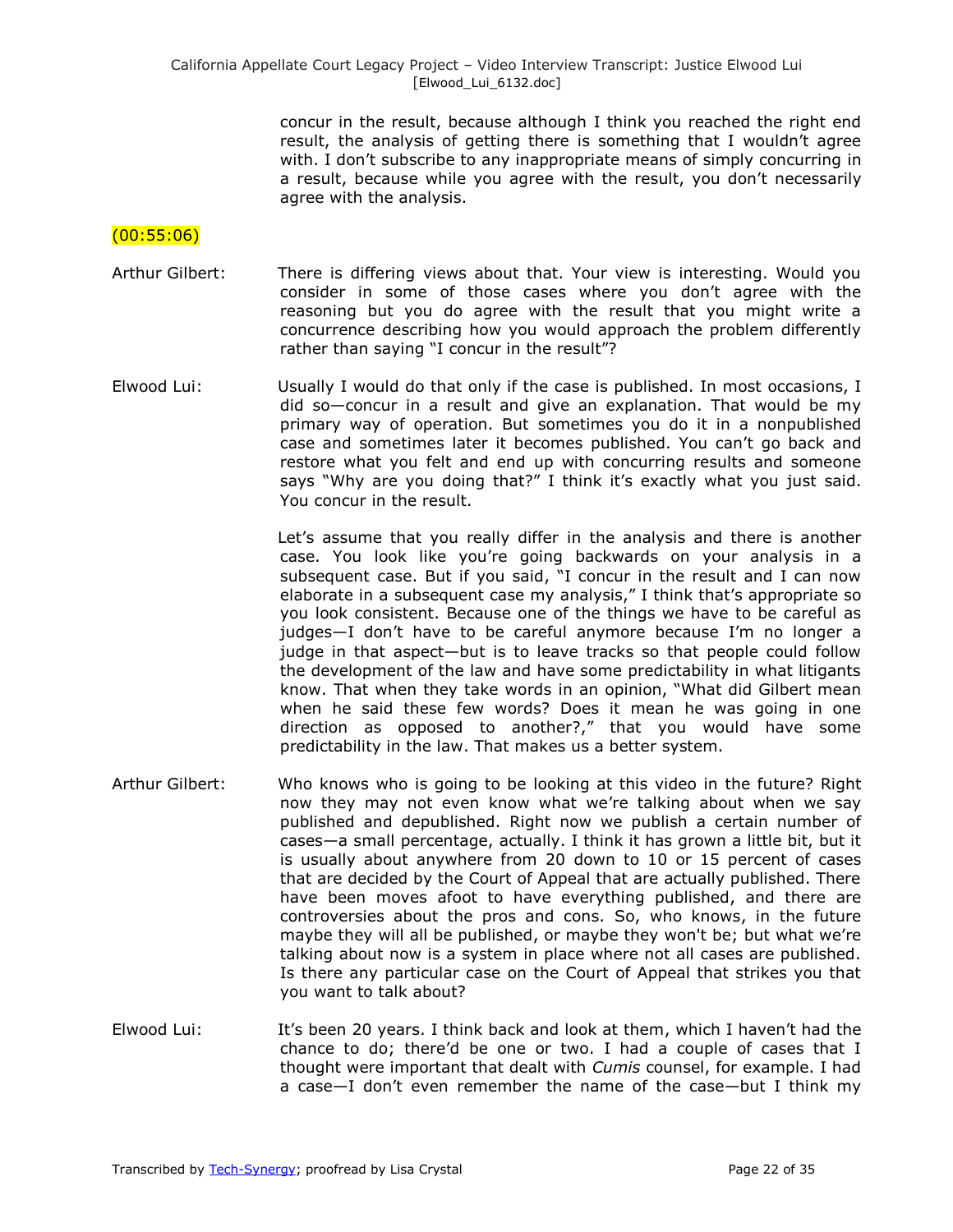case analyzed the need for *Cumis* counsel in a disagreement with the carrier on a problem.

- Arthur Gilbert: So people understand the *Cumis* issue, you're talking about when an insured is represented by the insurance company and there could be a conflict—they're entitled to their own attorney as well, supplied by the insurance company. You wrote a case that anticipated that result.
- Elwood Lui: Yes. For example, where the policy limit is \$1 million and the case can be settled within the policy and the insured wants to settle it or fight it and the carrier feels differently. I think the insured should have a right to participation at certain levels.
- Arthur Gilbert: You also decided some obscenity cases, did you not?
- Elwood Lui: *[Laughing]* Yes, one case which is interesting, highly debatable. It was a case involving a 995 motion, the criminal case where you hold somebody over for a trial. This involved a pimping and pandering case in which the DA charged an actor and actress for committing a sex act for pay while filming a movie.
- Arthur Gilbert: By filming a movie, and whether that movie would qualify.
- Elwood Lui: Yes, I studied this case for quite a bit of time and talked to my good colleagues, Cobey and Potter, and we reached an agreement. Our analysis was if you were to commit a petty theft and say, "I'm going to go commit a petty theft. I want you to film it and pay me for this. But you're paying me to steal a product," would that be a crime?

Or let's assume . . . in those days when we were judges there was a big thing with the snuff movie. Someone actually would commit a murder and have it filmed, and would receive pay for that. And that would be a rule murder. Is that a violation, a crime? We add sex on top of that and we have the obscenity issues; we have the First Amendment and all these issues come up. We ruled that the DA was correct.

### $(01:00:08)$

- Arthur Gilbert: That they are actually violating a crime even though they're doing it as part of a movie, of a pornographic movie.
- Elwood Lui: Yes. The funny part of that is the day after the decision was entered, I woke up with an alarm and the radio went off and it said that Justice Lui declared sex a crime. My wife said to me at  $6:00$  in the morning, "Is that what you did?" *[laughing]* So there are a lot of jokes about this. The case goes to the Supreme Court and the court reverses us seven to zip. So we were thoroughly wrong.
- Arthur Gilbert: They were thoroughly wrong, and written by a very conservative judge.
- Elwood Lui: That was the thing. It was Marcus Kaufman, who was an outstanding judge.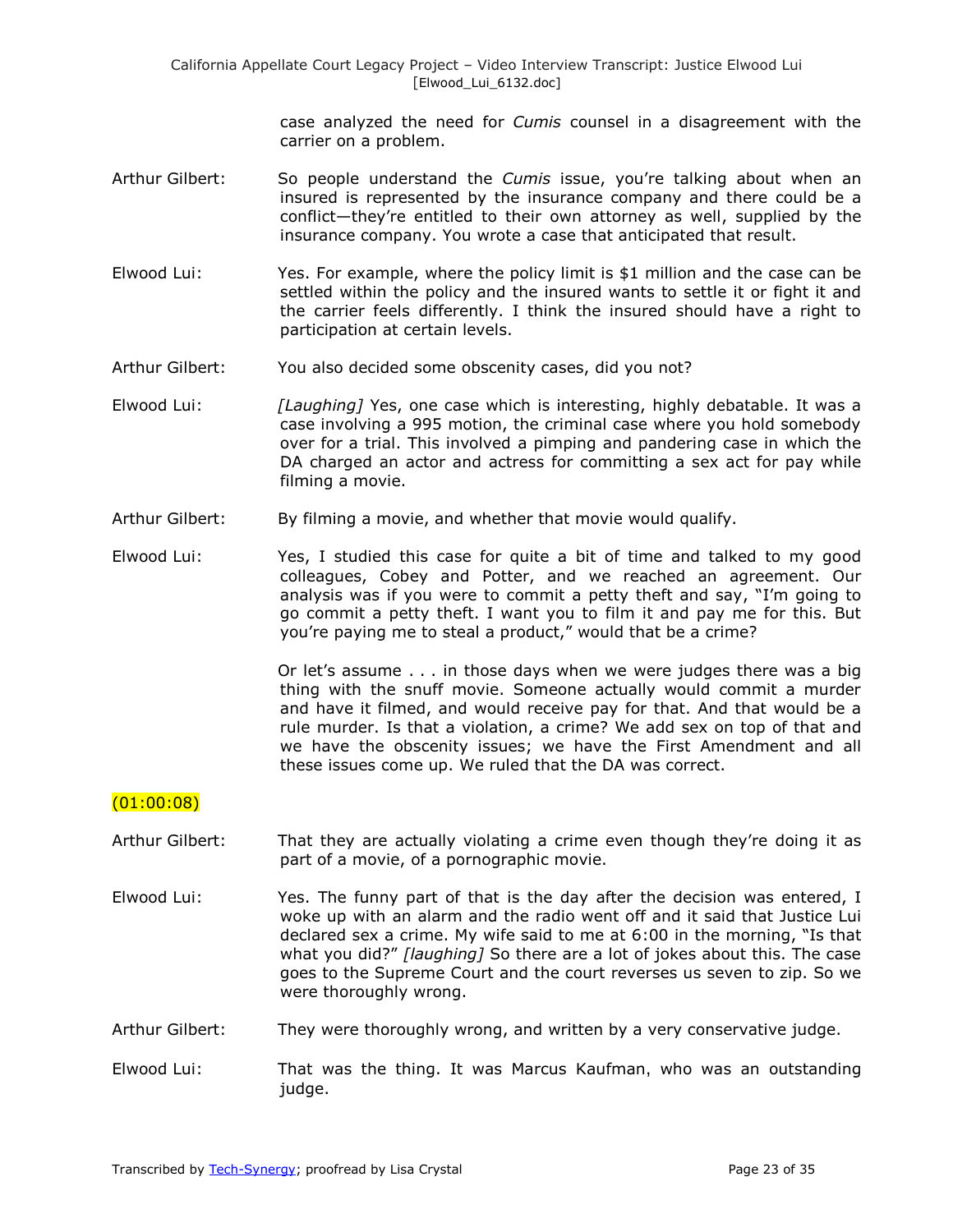- Arthur Gilbert: Yes, he was a brilliant guy, very conservative.
- Elwood Lui: He is very conservative, and he looks at this and he says, "The legislative history does not demonstrate that that was the intent of the Legislature to declare this a crime." Here I am, looking at a case objectively. Justice Kaufman reviewed the legislative history of the statute, which there was none, incidentally; there was no legislative history whatsoever. It said that the Legislature never intended this result. Here, we have the most conservative, maybe perhaps one of the most conservative, judges the court has ever had on the Supreme Court, who said that ruling in favor of criminal law prosecution of these cases was wrong. The court didn't favor it.

We had no vested interest in this case. I sat down and I talked to my colleagues and we said, "Analytically, it works." If it's a film and it just involves a sex act, how is it different from any other crime? We're not the ones that created the crime.

- Arthur Gilbert: Right.
- Elwood Lui: That's great, but it got a lot of chuckles from people who thought I was a very liberal judge. Years later, I used that as an example of why you can't use an opinion by a judge. Because when I told different people particularly in a very conservative setting like an election problem which occurred in a convention, discussing the politics of judges and whether or not they should be supported by the Republican party—I brought up this case. I said, "You think this liberal-leaning opinion was incorrect?" "Absolutely." I said, "Well, Justice Kaufman wrote it." My point was, let's not go against judges for the political views you think because they rule on a certain way on the law; and I made a point.
- Arthur Gilbert: That's right. You weren't a flaming liberal. You were sort of middle of the road. This might be considered a liberal opinion, but it doesn't typify what your philosophy is.
- Elwood Lui: It was a conservative opinion, and what Kaufman wrote was the liberal opinion.
- Arthur Gilbert: That's right. I'm sorry; the other way around, of course.
- Elwood Lui: Yes.
- Arthur Gilbert: I'm sorry. That's right. It was Kaufman who one would say would be a liberal opinion. You don't have a vested right one way or the other.
- Elwood Lui: No, one way or the other.
- Arthur Gilbert: Well, you're bringing up a little bit about your judicial philosophy, and I think you've voiced some of that already. Do you want to expand on that a little bit?
- Elwood Lui: I always looked at the case as "If you could follow the rule of law and follow the precedent, you had to have a good reason to disagree with it."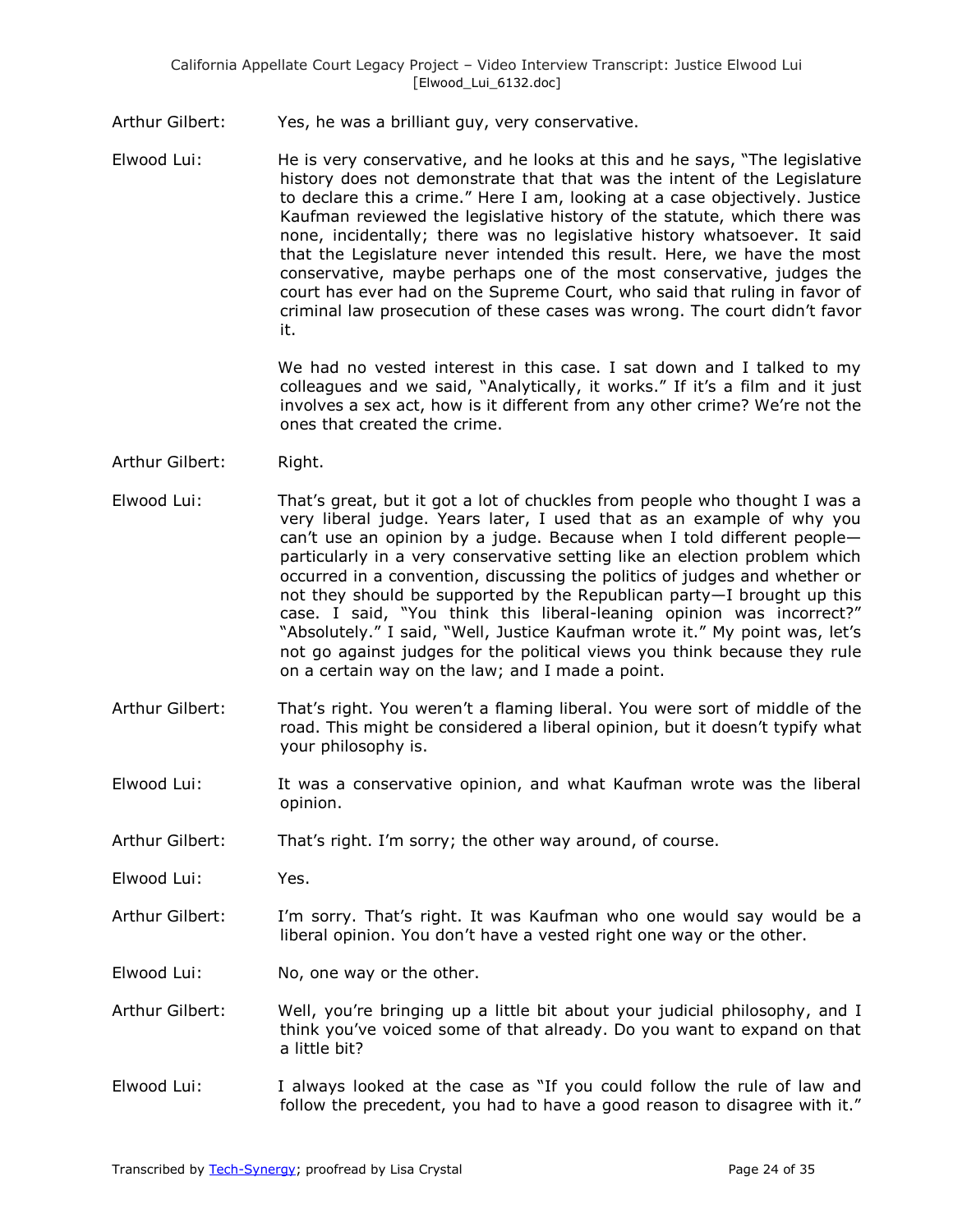Court of Appeal judges don't have the luxury of trying to disagree with a Supreme Court decision. They can only articulate why it's wrong and flag it. Indeed, there's a couple of instances I believe I got the Supreme Court to change direction when I flagged it with a concurring opinion with a separately issued decision. I'm particularly pleased that I was able to shape the law in certain instances—not a large number, but in my time, it was six-plus years on the court, I was able to make somewhat of a mark on the court and the development of the common law of California.

- Arthur Gilbert: During that time you were involved in some other judicial activities as well. You were involved with the California Judges Association.
- Elwood Lui: Yes, I was. In my last years on the bench, I was president of the CJA. We had faced against, the judges, at that time a proposition which would limit judicial salaries of judges and any other constitutional officers to \$64,000 a year, which was a significant amount of money less than what we were all making at that time. And government service is always going to be less than the public marketplace, but that was just an entitled bit of . . . an attempt by some to point particularly at the judges. So we got on an aggressive campaign with CJA. We organized a very political movement to block that initiative.

### $(01:05:14)$

We made a voluntary assessment against members, depending on their court, to help fund a campaign. The proposition was soundly defeated. I remember one of the great things that year: in December we returned some of the assessments back to the members with a 25 percent dividend. It was a significant amount, because we were very careful with our money. One of the judges on the committee was a treasurer, Judge Olson. He signed all the checks, and it was in the back of my car on Christmas Eve. I put them in the mail personally. I get my check in the mail after Christmas before New Year, a sweet Christmas present, and he forgot to sign my check.

- Arthur Gilbert: You've never let him forget it.
- Elwood Lui: I've never let him forget that.
- Arthur Gilbert: Is that Lester Olson?
- Elwood Lui: Lester Olson.
- Arthur Gilbert: Who is really one of the outstanding private judges out there. He was one of the first to go out and has a nationwide reputation.

Elwood Lui: He is superb.

- Arthur Gilbert: He really is a superb judge. He forgot to sign it; isn't that typical?
- Elwood Lui: I said, "Is this a joke or is it on purpose?" [laughing] He pleaded innocence. It was unintended.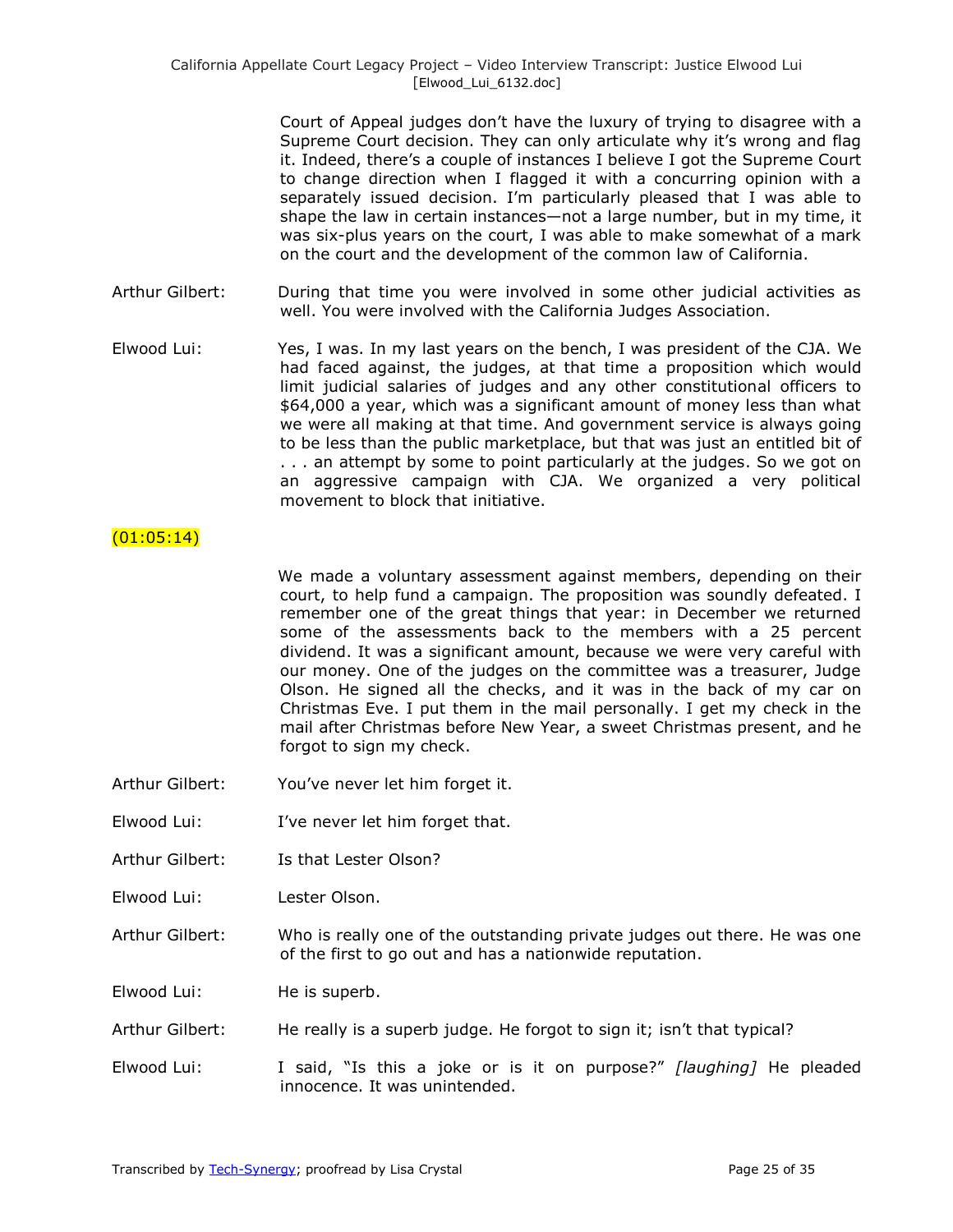Arthur Gilbert: You're on the Court of Appeal, you said, for six years.

- Elwood Lui: Yes.
- Arthur Gilbert: I've been there forever, it seems like, and other people have had longer tenures; and you're still relatively young.
- Elwood Lui: I was 46. And I look back. . . . Remember when I told you, when I looked at this job initially as being a judge, as a profession, I said to myself, "I would have to look at this in the future as to whether or not I would want to stay on the court"? I had grown very fond of this position. It's a great position. It's something that lawyers all should seek to attain and do seek to attain; then they retain it. It's a once-in-a-lifetime job to have. I did look at my family situation. I had a son at Yale. The tuition was \$30,000, which was about close to 30 percent of the gross pay. My other son was going to Cal. I thought to myself, "Political winds change, but maybe it's the time that I have to leave the court. If I miss it too much, I can come back. A good friend of mine, John Van de Kamp, will be the next Governor of California. He'll let me back in."
- Arthur Gilbert: He didn't quite make it, did he?
- Elwood Lui: He didn't quite make it. I'm now in private practice with a firm that had talked to me over time. I had one of the partners there that was interested in Jones Day, where I am today, and I decided . . . it was an agonizing choice that I thought about for many sleepless nights. I decided that I would go for it and leave.
- Arthur Gilbert: What year was that?
- Elwood Lui: This was 1987. I left the court on September 30, 1987.
- Arthur Gilbert: You joined the firm of Jones Day, and you're still a partner in that firm. In fact, you were one of the managing partners.
- Elwood Lui: I've had a 20-year career, and what I've seen during that 20-year period is that since I've left private practice to become a judge, the acceptance of minorities into the profession in astronomical and accelerated fashion. I went to Jones Day, and instead of seeing all white faces, there was diversity—in any of the firms who wanted talent. By that time, the accounting profession, instead of two at Deloitte Touche, you would have 25 percent of the staff being Asian; because Asians had that reputation, and they earned it from being very diligent and good at their work. You see that in law firms now, where good law firms of any stature have diversity. They seek out minority members because business demands it. It's the right thing to do.

I started there, and it took a while to get acclimated. I was no longer a judge; I was an advocate. That transition for a couple of years was difficult. But I got into the flow of it. I didn't turn back and look back. I kept my connections with my friends on the bench. I was given assignments. One assignment I was given by the board of supervisors was that they asked me to take over the Children's Services Department.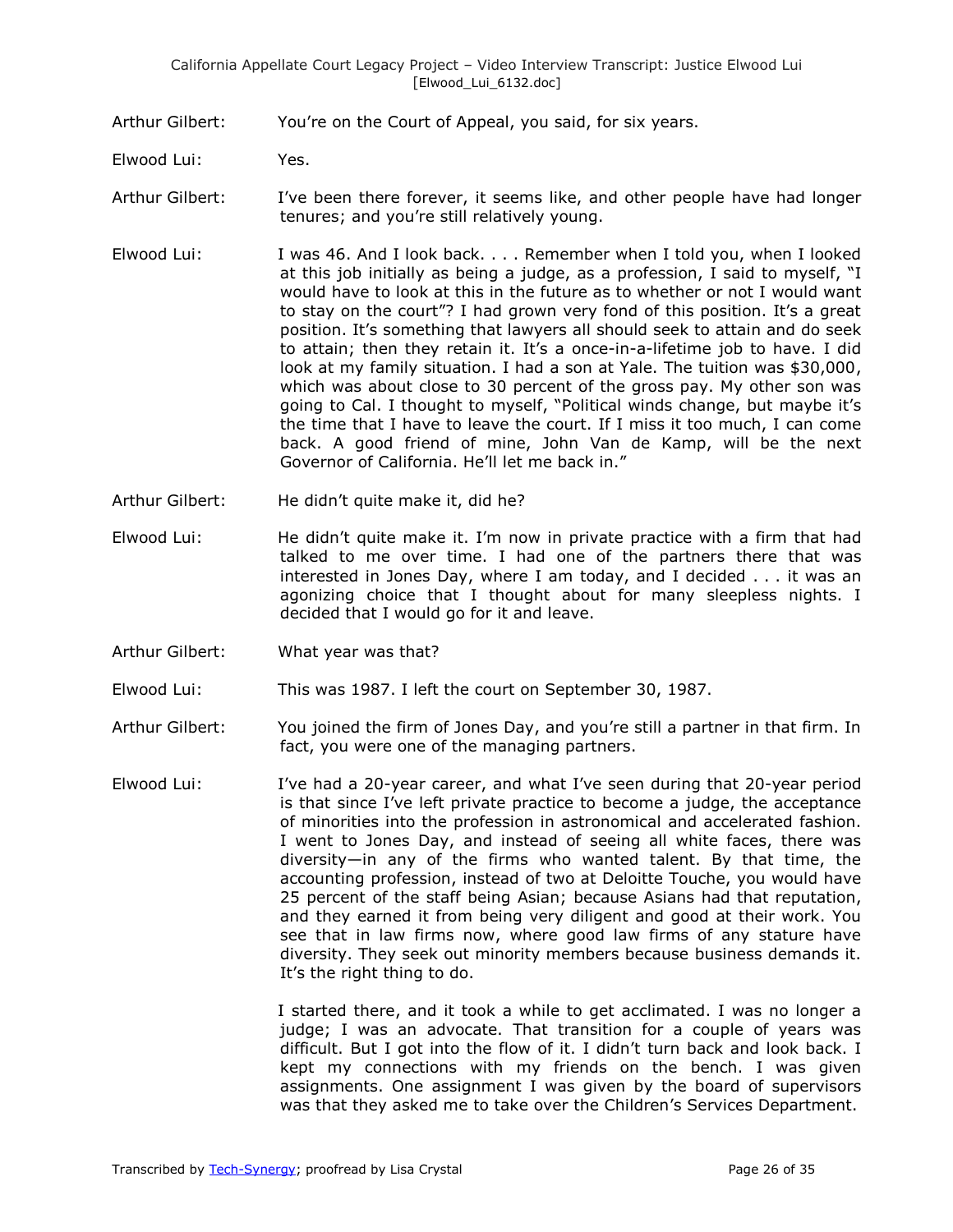### (01:10:09)

Arthur Gilbert: I remember that.

Elwood Lui: I got a call, probably prompted by you, Arthur.

- Arthur Gilbert: Well, I had something to do with it, but I just suggested you, and everybody immediately . . . They asked me about you. As a matter of fact, they suggested you. I said, "He is the only person to do it," but everyone knew that. And that was really quite an experience you had.
- Elwood Lui: Ed Edelman called me, and he said he had talked to you.
- Arthur Gilbert: Ed Edelman was one of the supervisors; in fact, the Edelman court is a juvenile court that has been designed for juveniles and for dependency cases, where kids can play; and it's a centralized court for all juvenile matters. He pioneered that, and it's named the Ed Edelman Court.
- Elwood Lui: Yes, and for good reason. He called me and told me that you had told him to call me. He said that on Tuesday they had just terminated the director of the Children Services Department.
- Arthur Gilbert: In the Children's Services Department what do they do?
- Elwood Lui: The department handles abuse and neglect cases for the foster children cases in the county. I didn't know it then, but it had a staff of 4,000 employees. It had a budget of \$600-plus million and multi-offices stretched out all over, and a lot of litigation problems. I had been away from it a while. He said they had just fired the director and they wanted me to take the job. This was Tuesday night after the board meeting. He said, "Can you come down and talk to the board on Thursday?" I said, "Wait, Ed, I have a private practice, I have a number of cases."

Eventually we worked out a basis upon which the firm and I could accept and they would accept that I could continue to do my legal work. As long as I did both things to satisfaction, they didn't require me to disengage from the firm, which I would not have done.

- Arthur Gilbert: You had a lot of practice when you were in law school and accounting school and working and raising a family. So you were an old hand at this.
- Elwood Lui: This was long hours, seven days a week, they said for two months. "We just need time to pick a director." Two months passes, there is still no one. They hadn't even conducted an interview. They hadn't even put it out for search. It lasted five to six months, this assignment. One of the most enjoyable, challenging things that I have ever done in my life is run that department.
- Arthur Gilbert: You turned it around, didn't you? Amazing things happened.
- Elwood Lui: I turned it around and restructured it. They had a pyramid, and I flattened it. I wanted all the social workers and supervisors to go out and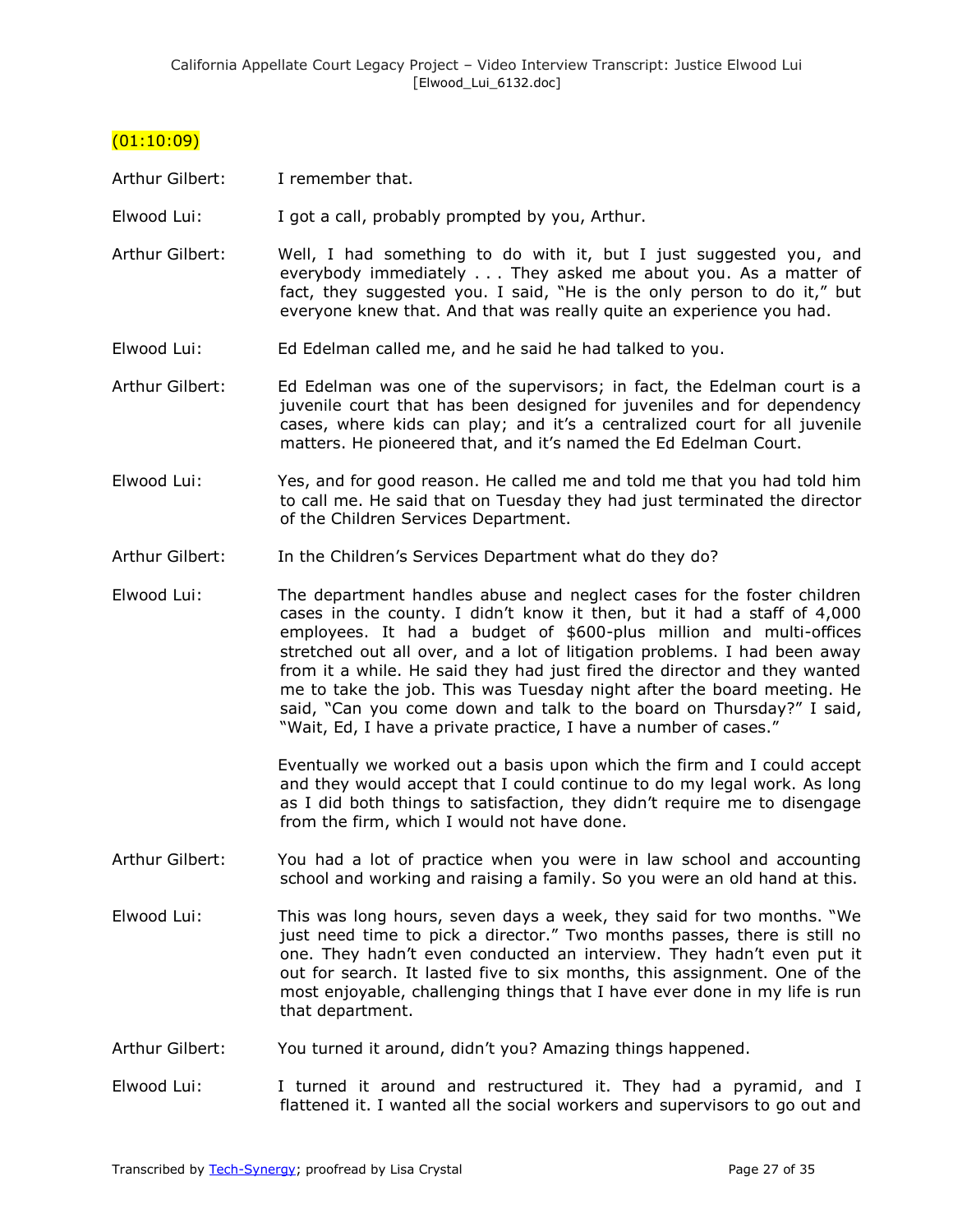work on cases so that the children would be watched. One of the problems then was the children were abused because there was not enough contact with a social worker who could then look and see by visitations whether the child was having any problems—whether there were further abuse issues, getting care, schooling, education, medical care. So all of that took place.

Eventually, at the end of 1990, they found a person. The department had many leaders. Peter Digre lasted over a decade; then there's been a couple of people after. But it was a hard task to fill. I think being someone who wasn't vested with wanting to have this job, someone can come up with a fresh approach into the judicial system. The judges knew—because this is litigation, with the dependency cases—that I was able to make some headway just because of my former position, and get a cooperative spirit.

- Arthur Gilbert: In fact, the whole staff, they wanted you to be the new director. But you turned that down.
- Elwood Lui: Yeah, and then the other occasion since I left was a problem that occurred during Governor Wilson's administration. There was an impasse politically, I guess between the bar, the Conference of Delegates, and the Governor. The Governor vetoed the fee bill, so there was no funding for the State Bar and the disciplinary system that goes along with it. The Supreme Court, as the supervisor of the judiciary system, could not tolerate a shutdown of the lower disciplinary system, a system that they had the ultimate authority over.

So I got a call from the Chief Justice, now Ron George, who had moved on from the municipal court up to the Chief Justice position. He asked me to be the special master of the bar, and I accepted. So for over the next two years, while the bar was shut down and continued to shut down, I helped reorganize the bar and implement new technology and new rules—a variety of things—and tried to streamline the system. Then we restarted hiring people, and I turned it over after a couple of years.

# (01:15:27)

- Arthur Gilbert: Was there a case involved with that?
- Elwood Lui: It's *In re Attorney Discipline System*.
- Arthur Gilbert: That case mentioned you as being really responsible for solving the problem and praises you to the skies. It's not often . . . You're being a little bit modest here and not talking about it, so someone has to. But this was another one of your remarkable achievements. There were so many dissident groups. You had to bring them all together and formulate a plan. The Supreme Court recognized the really magnificent job you did and gave you the credit that you deserved in a published opinion. We should have the cite for that opinion here if anybody wants to look it up. But I don't have it at my fingertips, and you're so modest you don't either. *[laughing]*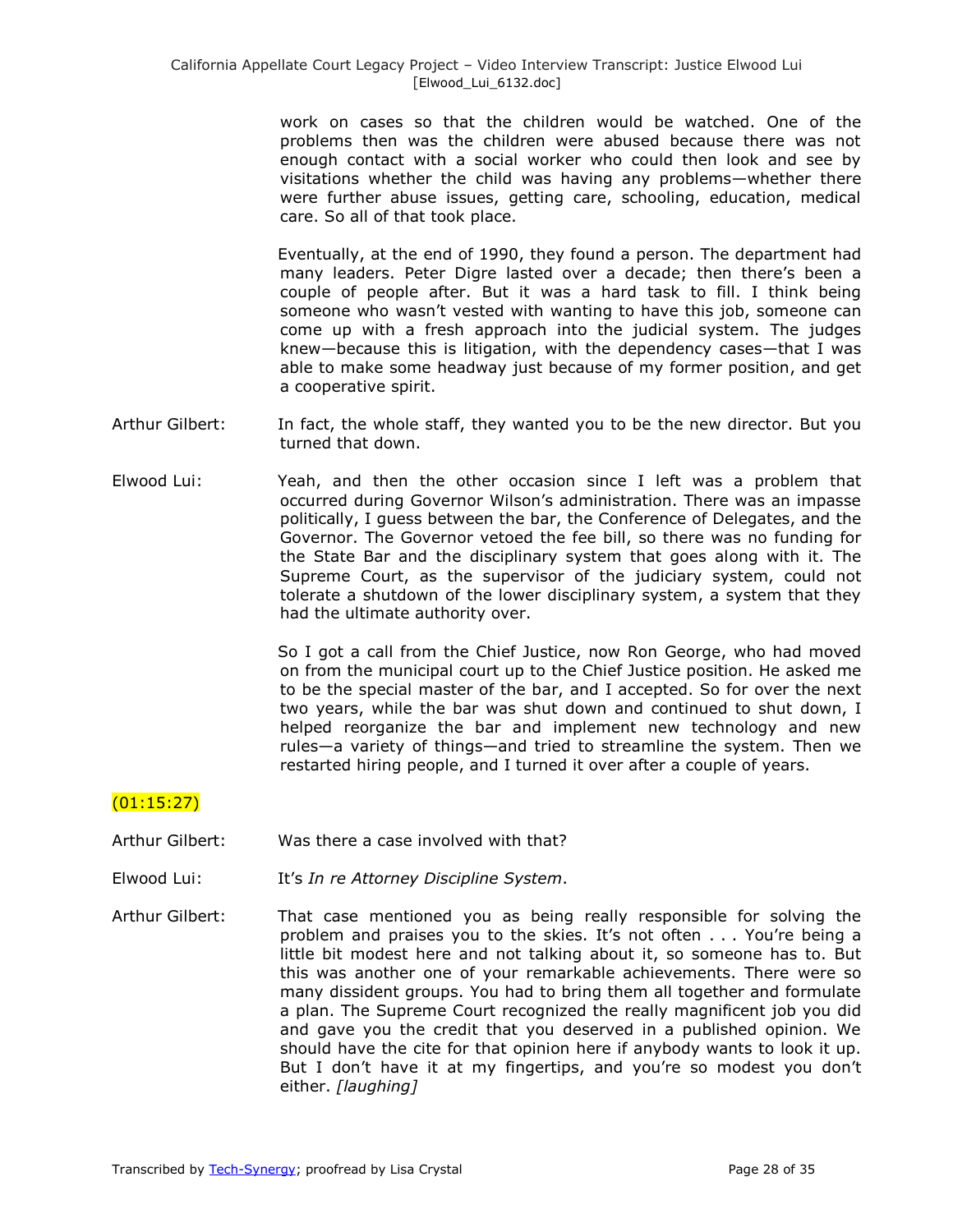- Elwood Lui: It's in these papers somewhere.
- Arthur Gilbert: What year was that? Do you remember the year that the case was published? I remember reading it.
- Elwood Lui: It's the *In re Attorney Discipline System* and it's about 1996 or 1997.
- Arthur Gilbert: You and I are alike in that we never remember case names or case citations. I remember a wonderful judge, Jerry Pacht, who is deceased now, who said, "For every case name I remember, I forget a line of poetry.‖ I always use that quote, and I give him attribution when I forget a case.
- Elwood Lui: I had a hard enough time remembering your name today.
- Arthur Gilbert: *[Laughing]* We're more interested in the substance, right? You're interested in what's going on and not the case name. I know you're modest, but you really were recognized for many of your achievements. You've won a number of awards. We talked about being president of the California Judges Association. You were elected by judges statewide to have this position. It was a much stronger organization back in those days than it is today. Who knows what it'll be like in the future? But it was really a major representative of the judges throughout the state that dealt with numerous issues: ethics, the judicial education, the media, and all aspects of judging. And you were really noted as one of the leading presidents of that organization. You won an award. You won the Witkin Award?
- Elwood Lui: I was pleased to be presented with the Judicial Council's Witkin Award, Amicus Curiae Award, which is given annually to a judge or a lawyer. I received it after the conclusion of my work on the special master. Last year I was the recipient of the Bernard Witkin Medal from the State Bar of California, which I cherished as a part of something that I felt was very significant and special. UCLA has also made me the Alumnus of the Year. That was a very nice award. I remember how difficult it was to be a student at UCLA for me and how I really wanted to excel but just didn't have the . . . and to excel in every possible way I could. I did well in school, but I was having to work, and I really didn't do all the studying that I would like to have done in those days.

Now on the court you get to study, and you could see the development of the law, especially in the appellate court—you can take the time to really do something with the development of the law. I think my real law school came on the Court of Appeal—the first time I was really able to sit down and think through the law and what it means, and get to the underpinnings of the reasoning and policy behind the law. I liked the Court of Appeal. Of any assignment I have ever had on the judiciary, I liked this the best. I also liked the fact that we're not tied down to the nine to five, except for the two court days that we have. We were very flexible. We were portable and could telecommute. And nevertheless, I was here every day when I was in the Court of Appeal. It's just that that nagging thing that the jury is waiting is not with you. I think that's why this is the best job there is in the court system.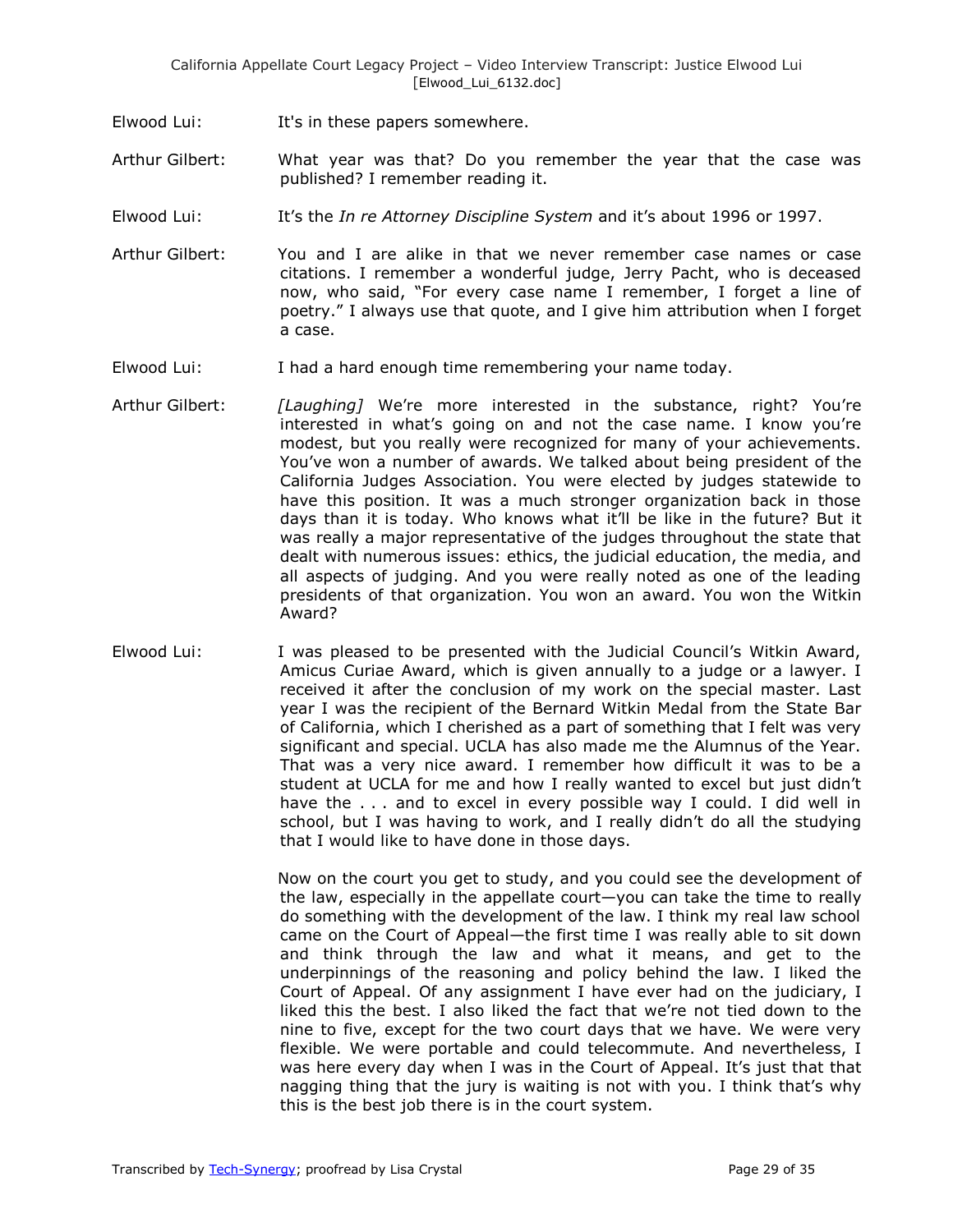### $(01:20:06)$

- Arthur Gilbert: You have also had a profound effect on how we dress for the Court of Appeal. I know today you're extremely elegant. You always are an example of sartorial splendor and just look as sharp as possible; and you always looked sharp, no matter what you wore. But I remember on the court, didn't you introduce jeans and an open shirt? *[laughing]*
- Elwood Lui: I didn't see the need to have a suit and tie on to come and read briefs and look at the law. In law school, I didn't wear a coat. Yes, I did have to wear a coat because I was working as an accountant, but I had to. And so here, I didn't have to, so I kept a suit and tie in my closet and I'd come in what was casual, which happened to be jeans.
- Arthur Gilbert: I think you were a pioneer in that area, because many of us dress that way now.
- Elwood Lui: One funny story is that after Chief Justice Lucas became the Chief Justice . . . He was a guy who always wore a coat and tie, because he was a federal judge as well before he was on the Supreme Court. I caught him one day in chambers in a pair of jeans and a lumberjack shirt, and I said, "Tsk, tsk, you're the leader of the court. You can't dress like that."
- Arthur Gilbert: You have also been in the *Daily Journal*; our legal newspaper has rated you for year after year as one of the top 100 most influential lawyers in the state. Now that you've been in private practice for quite a while, you've been a managing partner of a large law firm that has offices all over the world. Has the judiciary changed? What is your perspective of judges today as opposed to when you were on the court?
- Elwood Lui: When we became judges, the salary differences were not that great. They are substantially different now.
- Arthur Gilbert: When you're talking about differences, do you mean private practice?
- Elwood Lui: Private practice and the judgeship. The superior court judge in those days, compared to what they were making as a partner in a law firm, it could have been twice as much in the '70s. Now it's probably 10 times as much in a good practice, a good kind of law firm.
- Arthur Gilbert: You're talking about a major law firm with offices worldwide.
- Elwood Lui: Or a big California law firm. If you're a senior partner, you'll be doing well.
- Arthur Gilbert: Does this mean that the middle class is being priced out of the market for legal representation?
- Elwood Lui: That's my sense. At Jones Day, we heavily invest in a community through pro bono projects, principally through public counsel.
- Arthur Gilbert: You're on the Board of Public Counsel.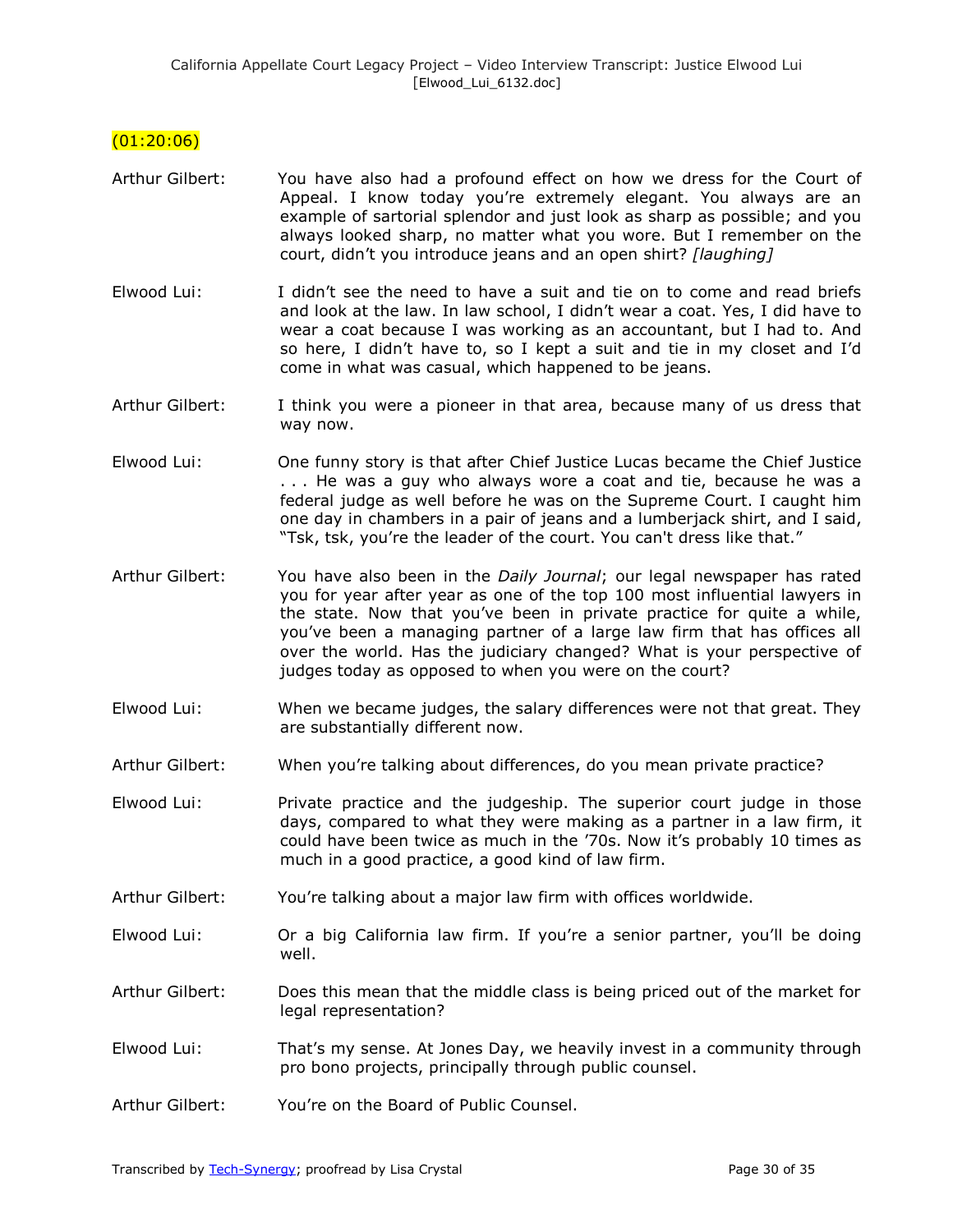Elwood Lui: I was on the board for 10 years. I handed it over to one of my partners. Public counsel represents the indigents. The corporations and the wealthy have funds that hire a lawyer like Jones Day lawyers. The middle class comes up short. You can't qualify for pro bono services unless you have some attachment to a corporation. It could really affect you financially if you got into a litigation matter. So insurance is important, but there are some things that you can't insure against. You could have a significant divorce that doesn't involve any kind of insurable interest.

> I think that's an unfortunate part of today's society. That's why mediation and dispute resolution has its place. Although there were criticisms against it being a hybrid of a third branch of government, it's still necessary for our middle class—one in which you can have some relief with the court's record.

- Arthur Gilbert: Maybe we should form a new commission and have you head it to look into this issue.
- Elwood Lui: Only if you're on it.
- Arthur Gilbert: I'm glad that we had this discussion here, because it is really a problem affecting our society.
- Elwood Lui: You mentioned I was a managing partner. We call them partner in charge, and I was, for the last six years, was a partner in charge of our San Francisco office and started it. To my firm's credit, I became the first person in the management committee of 12 of Jones Day who was a minority. We try, like any of our competitive law firms try, to have a diverse core group of lawyers in our firm. I am particularly proud that, for whatever reasons that got me there, I was able to work for a firm in the last 20 years and get to a leadership role, have the opportunity to help others in my capacity, starting off with being involved in one of the largest firms in the world, with 2,267 lawyers.

# (01:25:23)

I don't intend this to be an ad, but the depth and breadth of the firm, it's astounding to give some context to why I feel that the firm, as far as I am concerned, has done a job of helping integrate me into a system where years before it was not possible. I'm pleased to be a part of firm that I was the first Asian partner in the firm's history. At that time, it was 100 years old. Now it's commonplace, and it should be. I look at the opportunities my sons have. They have it much better than when I started out or when you started out. I know you are Jewish; I know that some firms wouldn't hire Jews.

Arthur Gilbert: That is true, yes.

Elwood Lui: I know some firms would not hire a woman. Those things have changed for the better.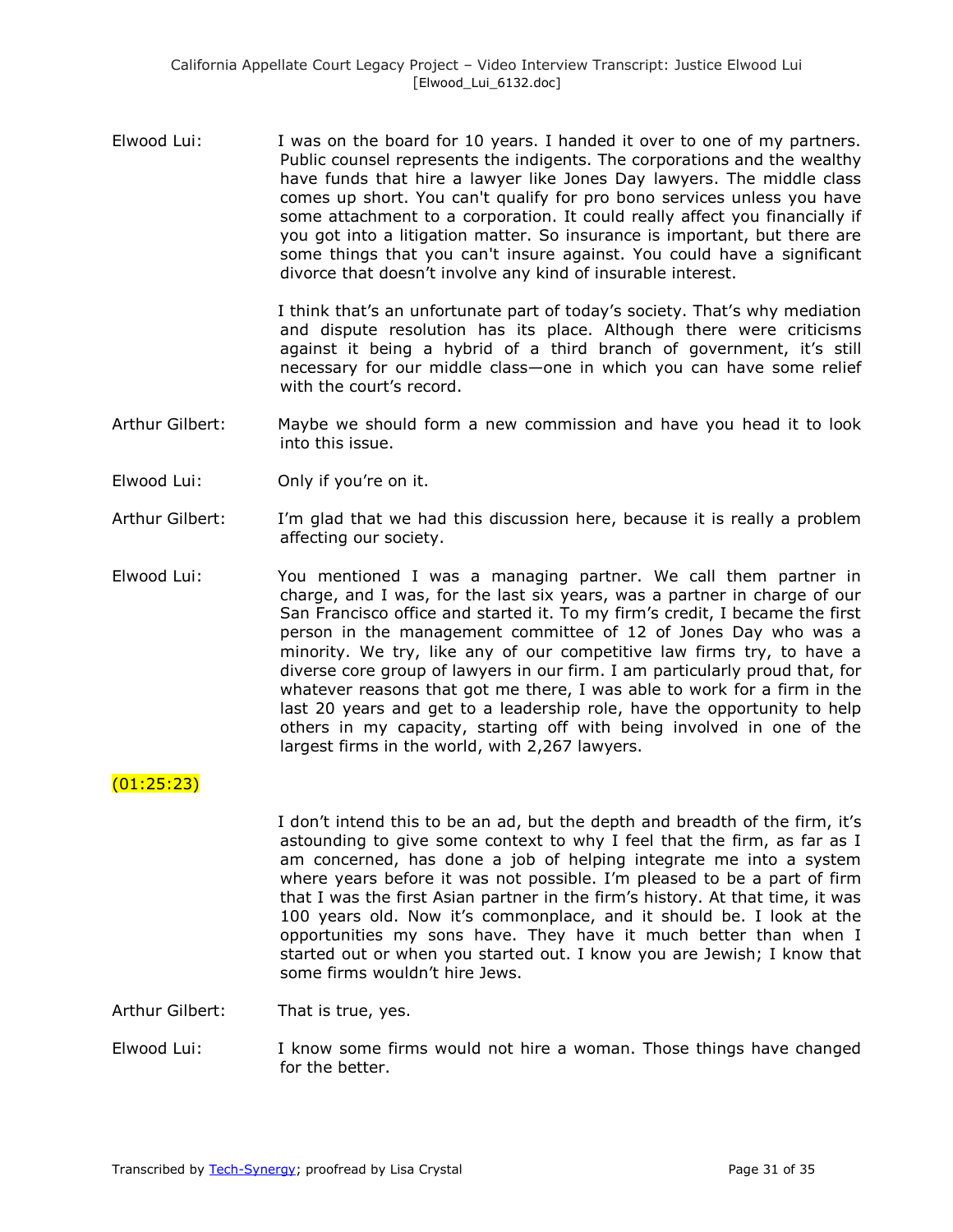- Arthur Gilbert: Just before we close, you have mentioned some changes in the judiciary, and we have touched on them: the practical aspects of pay and also that there are more minorities. Now we have a really diverse bench, which has greatly improved our system of justice in California. Have you noted maybe more subtle changes in judicial, in concepts—I don't know if we want to get into a long philosophical discussion—but in the way cases are decided or whether the judges are more activist or conservative or liberal? Has there been a change in that area, or from your perspective as a lawyer now rather than a judge?
- Elwood Lui: What I hear—this is not necessarily my view, but I think parts of it are the way the judiciary's shaped up in recent years is that it has become more of a place where government practitioners were losing out because just of the economics of it. We are losing out on people who have had civil practice, who have significant cases. You now have a civil bench where a good number of them are government prosecutors who never were in a situation where they would have to represent a party. It's like you and I are going and trying a felony case. I've never tried a felony case—
- Arthur Gilbert: As a lawyer?
- Elwood Lui: As a lawyer. Now, you have a DA, and I'm not criticizing the DA . . .
- Arthur Gilbert: I understand.
- Elwood Lui: . . . or a public defender or a U.S. attorney with great experience, a great background, and a criminal judge who is the best. But a lot of these judges have served their time and say, "That's enough of that criminal; I want to learn civil. I want to become a mediator or a private judge after the end of my career. I want to go to family law and learn family law. I want to go to civil and learn civil." But there is an experimentation of deciding cases in a situation where they never served in private practice. That's not an accusation or a criticism of the system, but a fact that we have to do something to encourage a well-rounded bench—because we could not do without the DAs. You and I were civil practitioners. We learned the criminal law as municipal court judges. We learned how to do it in speeding tickets, in misdemeanors, in juvenile court, and then felony trials.
- Arthur Gilbert: Of course, I did some criminal work in some practice as well, so I had a little bit of a handle on that. But your point is well taken. A lot of these judges have never been a partner. They've never been in a civil firm. They haven't dealt with that on a practical level.
- Elwood Lui: Yes. And the criticism, just to make it in context, could have been levied on me.
- Arthur Gilbert: Right.
- Elwood Lui: Had I been one of the people we're looking at now. So I'm only criticizing my own candidacy as a judge. I was able to have a very accelerated path. They would say, "Lui, did you ever try an antitrust case?" Well, I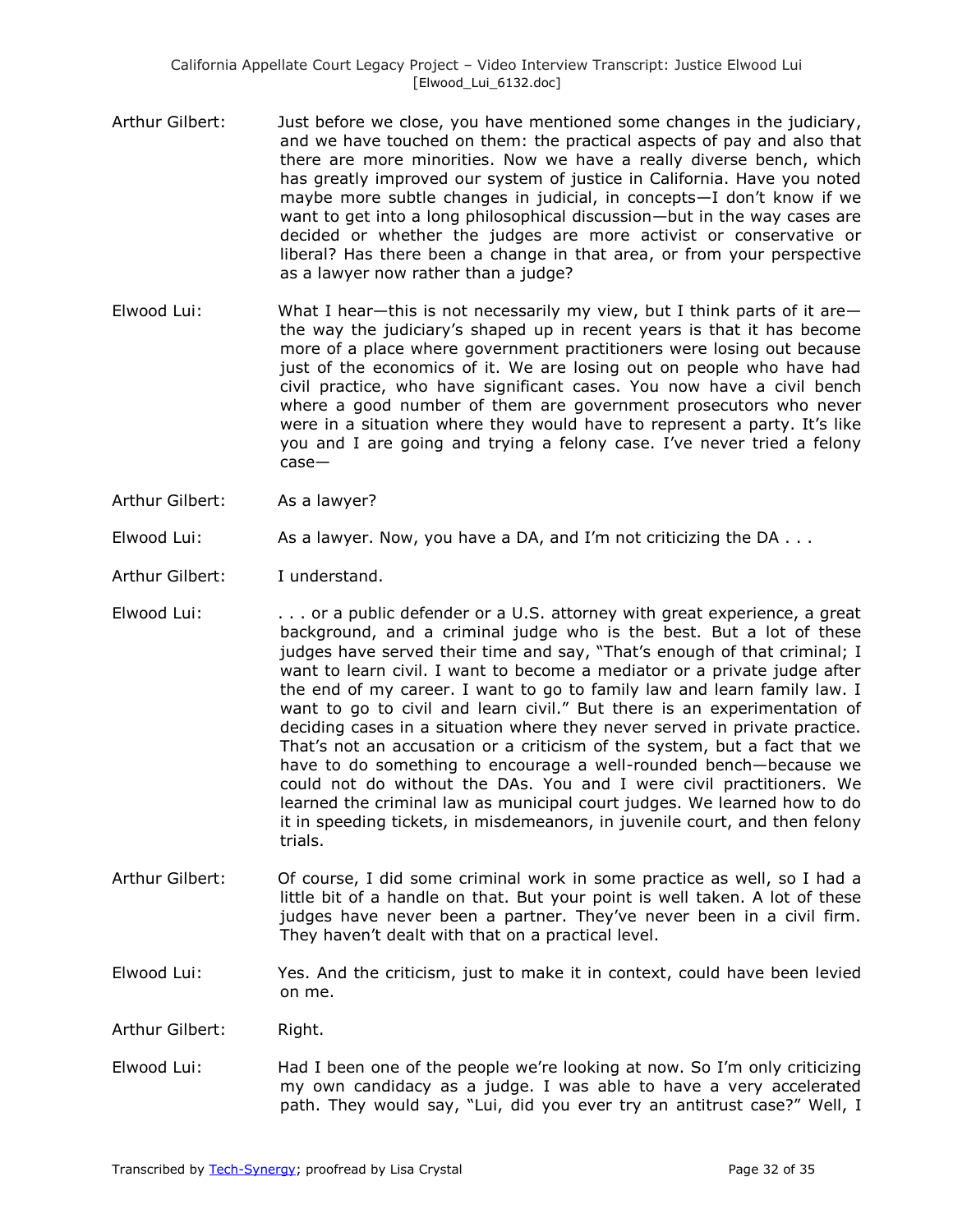was on an antitrust team, but "Did he ever try one? Did he do this and that?" The answer is no. What I would like to do is see us have a more well-rounded bench, because it's important. Not that we can't get that.

### $(01:29:58)$

I think that judges, given the opportunity, can learn the system from the inside. We had to by the fact that we were there. We need to encourage a well-rounded bench. I see now that Governor Schwarzenegger has reached into the civil practice, appointed some very good civil practitioners who were in their 60s from large law firms, who probably under different criteria would have been excluded. So now we see a recognition of that. I think we have seen recognition that it needs diversity, so a person of color who comes in the court continues to see a different face there on the bench. It's the same thing. We walk into a civil courthouse and the judge has never had a civil case before. Let's assume you and I were the litigants. You're my lawyer and I'm the client.

- Arthur Gilbert: It makes you nervous.
- Elwood Lui: It makes you nervous. It's not an indictment against who we have now. It's a caution, I think, that we need to make the bench well rounded. I did that in the context of serving as chair of the selection committee for the U.S. District, Central District of California; I'm the chair of the bipartisan selection committee.
- Arthur Gilbert: This is for the federal judgeships.
- Elwood Lui: Federal judge. And I'm on what used to be the undisclosed panel of persons on the committee for the L.A. Superior Court, so I do see the candidates who come before us. I see the numbers of people from certain *[inaudible]*; but we have a great bunch of new judges. They are as good as the candidates we've had before, but we ought to continue to be careful about having a well-rounded bench.
- Arthur Gilbert: Two other things I want to just mention that just occurred to me. You authored a book, and you're the expert in the state on judicial retirement and the tax consequences of that. You have lectured extensively throughout . . . the Supreme Court calls you to lecture them. Do you want to just tell us a little bit about your book?
- Elwood Lui: The book is a book that I picked up from the Chief Justice. I'm getting bad with names again. *[laughing]*
- Arthur Gilbert: Let's see, who was your predecessor on that? Levitt?
- Elwood Lui: Judge Levitt.
- Arthur Gilbert: I'm coming through already.
- Elwood Lui: Yes, you're coming through.
- Arthur Gilbert: I usually don't remember these things.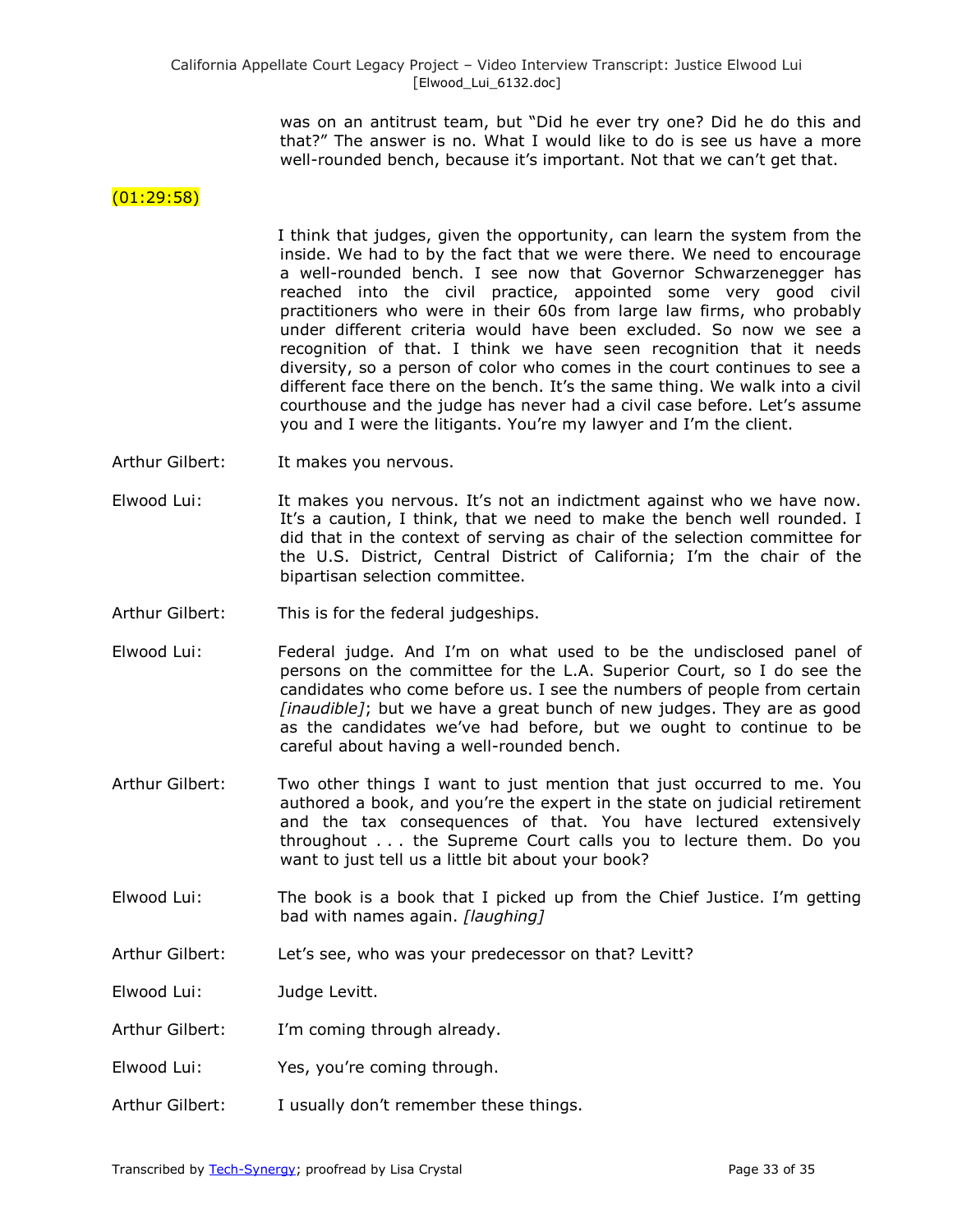- Elwood Lui: Since Levitt passed away . . . And Justice George, when he became a member of the Supreme Court, he should not participate in the book, so I have carried it on through three editions. The new edition is coming out shortly. This is not an ad, because I don't get paid for the book. *[laughing]* It is free to members of CJA.
- Arthur Gilbert: One thing we've just mentioned, your family, and we just mentioned Crystal, your wife, in passing; but she had a very significant role as well in the judicial process. Why don't you just tell us briefly about that?
- Elwood Lui: She's recently finished, at the beginning of this year, her eighth year on the Commission on Judicial Performance. She is no longer a member of that commission. I'm not sure whether her slot has been filled yet. But she served eight terms. It was a difficult task. She worked very hard at it. She ignored me for many hours, and when she was reading volumes of books about cases . . . And I could tell you, no one . . . And everyone knows on the commission, when Crystal looked at files she knew what was in them.
- Arthur Gilbert: She knew everything backwards and forwards. She is as thorough as you are.
- Elwood Lui: It's a good thing I never went before the commission when she was reading my file. *[laughing]*
- Arthur Gilbert: I would say the same thing. I was very careful. Remember when we would go out socially? *[laughing]*
- Elwood Lui: She was great. And she was not a lawyer; she was a public member and did it the right way. I'm proud of her doing that.
- Arthur Gilbert: With a great deal of dedication, because I know we would be going out, she said, "No, I'm busy reading files, so we'll have to do it another night."
- Elwood Lui: It was a funny joke. You may not have appreciated it, but I said, "We can't go out to dinner tonight because she's reading your file." [laughing]

Arthur Gilbert: *[Laughing]* Yes, you used to say that all the time. "I'm sorry. Crystal is really busy. She's working on your file." That's what you would say to me.

> It was a pleasure talking to you and reliving your life with you, and good and continued success in your practice and your life.

Elwood Lui: One final thing.

Arthur Gilbert: Yes.

- Elwood Lui: I can't pass this up. Let's talk about you a bit.
- Arthur Gilbert: No, this is your interview.